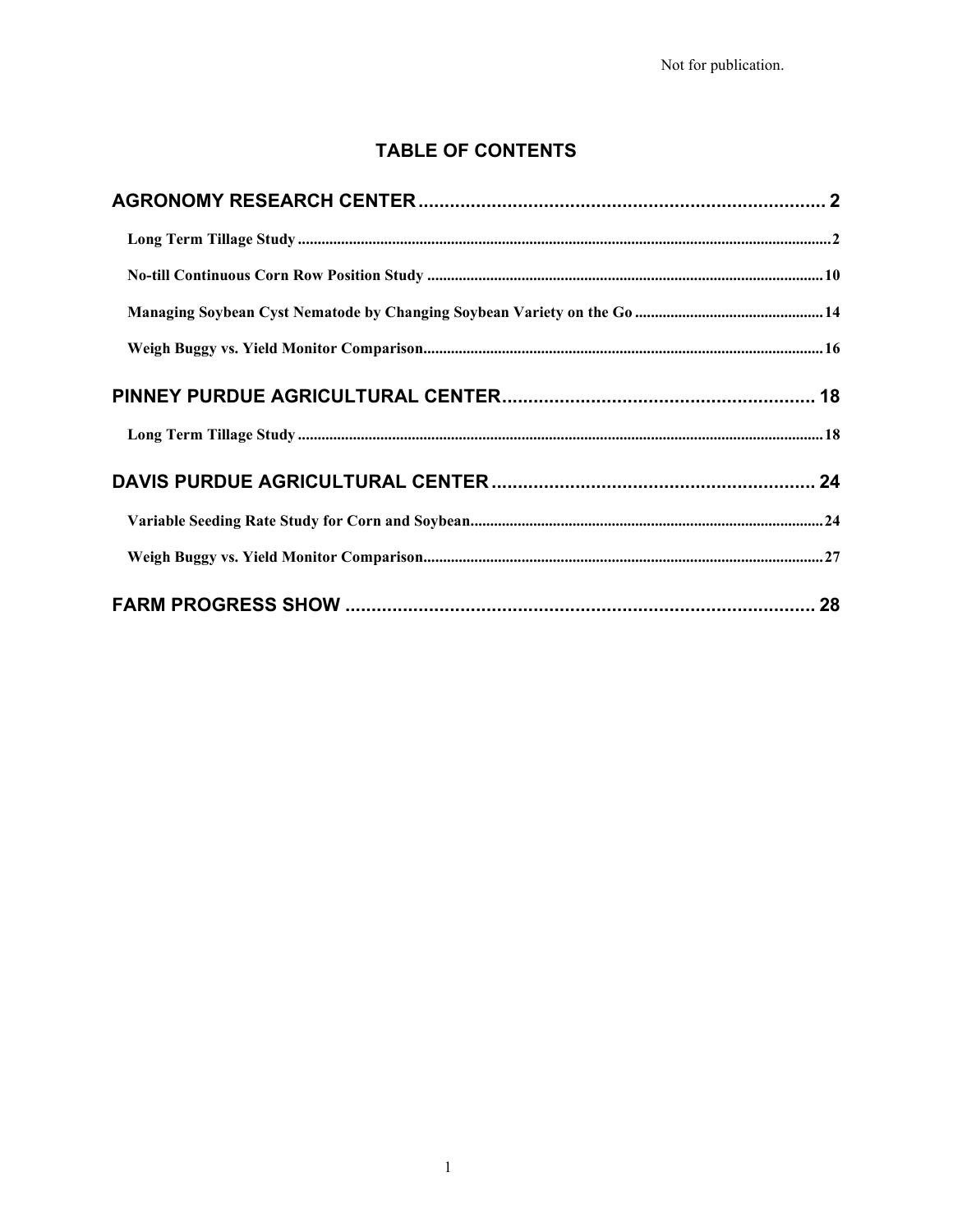# **AGRONOMY RESEARCH CENTER**

## *Long Term Tillage Study*

#### **Introduction**

Early evaluation of reduced tillage systems in the Midwest centered on well-drained and/or erosive soils. Due to reduced water erosion and savings in soil moisture, systems leaving 70% or more of the soil surface covered with residue often increased yield potential on these soils. These findings could not be generalized, however, to the dark silty clay loam soils of the Eastern Corn Belt where soil moisture and erosion were less severe problems.

Beginning in 1975, a range of tillage systems have been compared annually on Chalmers silty clay loam soil (4% OM) at the Purdue Agronomy Research Center in West-central Indiana. Our goal was to determine long-term yield potential of the different systems and to determine changes in soil characteristics and crop growth that could be associated with yield differences. Plow, chisel, ridge, and no-till systems were compared for continuous corn, corn following soybeans, soybeans following corn, and continuous soybeans. Plots were 12 rows wide and 150 feet long. Row width was 30 inches for both corn and soybeans from 1975 to 1994. Starting in 1995, soybeans were drilled in 7.5-inch rows for plow, chisel and no-till.

The following cultural practices have been used since the study began. Plowing and chiseling were done in the fall with one disking and one field cultivation for spring seedbed preparation. For the ridge system, ridges were made at cultivation in corn and after harvest in soybeans. All 30" row treatments except no-till were cultivated once.

Starter fertilizer was used for all corn plots, but not for soybeans. Placement was two inches to the side and 2 inches below the seed. Nitrogen source for corn was anhydrous ammonia, either pre-plant or side-dress. Phosphorus, potassium and lime were surface-applied as needed.

Several planting practices were changed in 1997. A flat disk was used to scrape ridges at planting from 1980 to 1996. Starting in 1997, planter mounted, double vertical disks were used to clear ridge tops of residue. For no-till planting, a one-inch fluted or bubble coulter was used ahead of disk openers from 1975 to 1996. Starting in 1997, no coulters were used ahead of disk openers as per planter manufacturer recommendation.

Herbicides were applied at planting from 1975 through 1996. In 1997, herbicides were applied pre-emergence after planting with a 3-point hitch sprayer. They included atrazine, Bladex, and Dual for all corn, plus either Roundup or Gramoxone Extra for burndown on ridge and no-till plots. Lorox L, Lorox Plus and Dual were used for all soybeans, with burndown the same as for corn. Where needed, plots were hand weeded to be sure that weed control did not limit yield. Counter 15G was band-applied at planting for corn rootworm control from 1975 through 1996. Starting in 1997, Force 1.5G was used. Chemical control for cutworms, stalk borers, bean leaf beetle, and spider mites was used as needed.

Four corn hybrids and eight soybean varieties have been used during the 24 years of this project.

|                | Table 1. I failing dates for corn and soybean, Chainlers shiy clay foain, ARC. |      |         |    |      |      |         |  |
|----------------|--------------------------------------------------------------------------------|------|---------|----|------|------|---------|--|
|                | Year                                                                           | Corn | Soybean |    | Year | Corn | Sovbean |  |
|                | 1975                                                                           | 5/2  | 5/6     | 13 | 1987 | 5/5  | 5/7     |  |
| $\mathfrak{D}$ | 1976                                                                           | 4/29 | 5/10    | 14 | 1988 | 4/26 | 5/12    |  |
| 3              | 1977                                                                           | 5/10 | 5/6     | 15 | 1989 | 4/25 | 5/12    |  |
| 4              | 1978                                                                           | 5/3  | 5/19    | 16 | 1990 | 4/26 | 5/21    |  |
| 5              | 1979                                                                           | 5/9  | 5/17    | 17 | 1991 | 5/10 | 5/3     |  |
| 6              | 1980                                                                           | 5/5  | 5/15    | 18 | 1992 | 5/5  | 5/7     |  |
|                | 1981                                                                           | 5/22 | 5/28    | 19 | 1993 | 5/11 | 5/12    |  |
| 8              | 1982                                                                           | 4/30 | 5/11    | 20 | 1994 | 4/26 | 5/17    |  |
| 9              | 1983                                                                           | 5/10 | 5/12    | 21 | 1995 | 5/22 | 6/1     |  |
| 10             | 1984                                                                           | 5/2  | 5/14    | 22 | 1996 | 5/31 | 6/21    |  |
| 11             | 1985                                                                           | 4/25 | 5/16    | 23 | 1997 | 4/29 | 5/16    |  |
| 12             | 1986                                                                           | 4/29 | 5/28    | 24 | 1998 | 5/14 | 5/18    |  |
|                |                                                                                |      |         |    |      |      |         |  |

| Table 1. Planting dates for corn and sovbean. Chalmers silty clay loam, ARC. |  |  |
|------------------------------------------------------------------------------|--|--|
|------------------------------------------------------------------------------|--|--|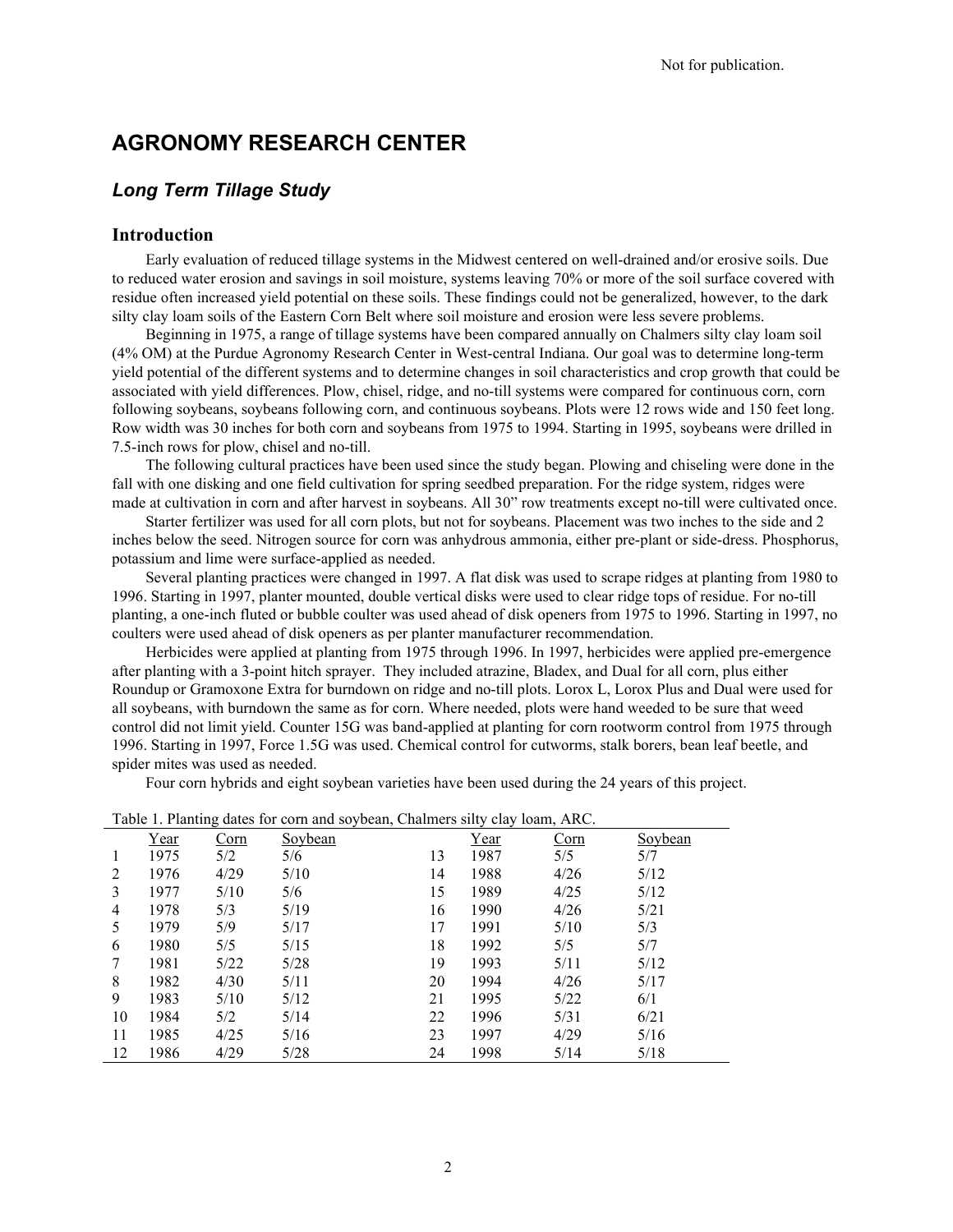#### **1998**

Equipment used:

Primary tillage included the use of an International Harvester 5-18 inch bottom semi-mounted moldboard plow on the plow treatments. A DMI 7-shank coulter-chisel plow equipped with 4 inch twisted chisel points on 15-inch centers and a 5-danish-tine sweep leveling bar was used for the chisel treatment. Secondary tillage for plow and chisel included the use of an International 15-foot pull type tandem disk and a Glenco 10 foot fully mounted field cultivator with rear mounted rolling baskets.

Nitrogen was applied preplant at a depth of 6 to 7 inches with a 5-knife 30-inch anhydrous ammonia applicator equipped with one coulter, one sealing wing, and two covering disks per knife. The covering disks were removed for no-till continuous corn due to residue plugging. The disks were also removed for all ridge plots to prevent "shaving" of the ridge shoulders. The outside knives  $(\#1 \text{ and } \#5)$  were equipped to deliver  $1/2$  rate and after the first pass through the plots, an outside knife was placed back in the previous outside knife track to give a full rate. This method of knife placement gives us a marker for guiding the equipment for uniform application. We chose not to use a "splitter" in the anhydrous hoses to the outside knives. Instead, we equipped the outside half-rate knives with single tubes and hoses and the full rate knives with double tubes and hoses.

Corn was planted with a Case-IH model 955 4-row planter. Ripple coulters opened a slot for starter fertilizer placement. When planting the ridge treatment, row unit mounted double vertical disks scraped less than 1 inch of soil off the ridge tops and stabilized the planter on the ridge tops. We planted the no-till continuous corn 6 inches beside the old row rather than on the old row. We also used row unit mounted row cleaners to clear the row area of residue when no-till planting into corn and soybean residue.

Soybeans were planted with a 10-foot John Deere 750 no-till drill in the plow, chisel and no-till treatments. In the ridge treatment, the soybeans were planted with the Case-IH 4-row 30-inch planter.

All rowed plots, except no-till, were cultivated with a 4-row 30-inch Hiniker ridging cultivator to control weeds and aerate the soil. The ridging wings were raised (and inoperative for "level" cultivating) on the plow and chisel plots. Ridge-till soybean plots were re-ridged after harvest. All corn plots were harvested with a White model 7300 combine equipped with a 4-row 30-inch cornhead. All soybean plots were harvested with a John Deere model 3300 combine equipped with a 10-foot grain platform with pickup reel.

#### **Summary of studies conducted on the tillage plots by researcher.**

Dr. James Wilcox, Agronomy.

Conventional Tillage v. No-till Effects on Seed Composition, 1997-1998. "The objective of the study was to determine if tillage method affected seed protein of genotypes that varied widely in seed protein concentration. Average over two years, no-till plots averaged 4 days later in maturity, 2 inches shorter in mature plant height, 0.4 percentage points lower in seed protein and 0.2 percentage points higher in seed oil than conventional till plots. Tillage had no effect on seed yield or lodging resistance. The data indicate that even tillage extremes, conventional vs. no-till, do not have much effect on seed protein concentration. The lack of interaction of tillage method with genotype indicates that all genotypes were similarly affected by tillage method."

- Dr. Scott Abney, USDA-ARS, Botany and Plant Pathology. The overall objectives of the soybean pathology research in the Long-Term tillage plots are: 1) identify and describe incidence and severity of Phytophthora root rot in conventional vs. reduced-tillage soybean production systems; 2) characterize the role of selected fungicide and post-herbicide treatments associated with conventional and no-till systems on developmental progress of soybean diseases that will facilitate improved plant health; and, 3) continue identifying pathogenicity and virulence of *Phytophthora sojae* races and *Fusarium solani* strains isolated from soybeans with Phytophthora root rot and sudden death syndrome symptoms, respectively. This research is important to Indiana and the northcentral region agriculture and is an integral part of Abney's on-going soybean pathology research project which emphasizes maintaining improved plant health as a means of reducing yield losses caused by Phytophthora root rot, sudden death syndrome and late season diseases. During the 1990s, diseases caused by *P. sojae* and *F. solani* have increased throughout the northcentral region. Research data from field sites with a history of disease caused by these important soybean pathogens are critical to the success of the above objectives. Diseases caused by both pathogens occur in the Long-Term tillage plots and this test site is one of the best locations at the Purdue Agriculture Research Center to evaluate Phytophthora damage on soybeans. This study will continue in 1998.
- Dave Gehring and Dr. Gary Steinhardt.

"Dave Gehring and Gary Steinhardt used the automated penetrometer and took readings to a depth of 40 cm for all plow and no-till plots. Readings were taken in the wheel track, row middle (non-tracked), and in the west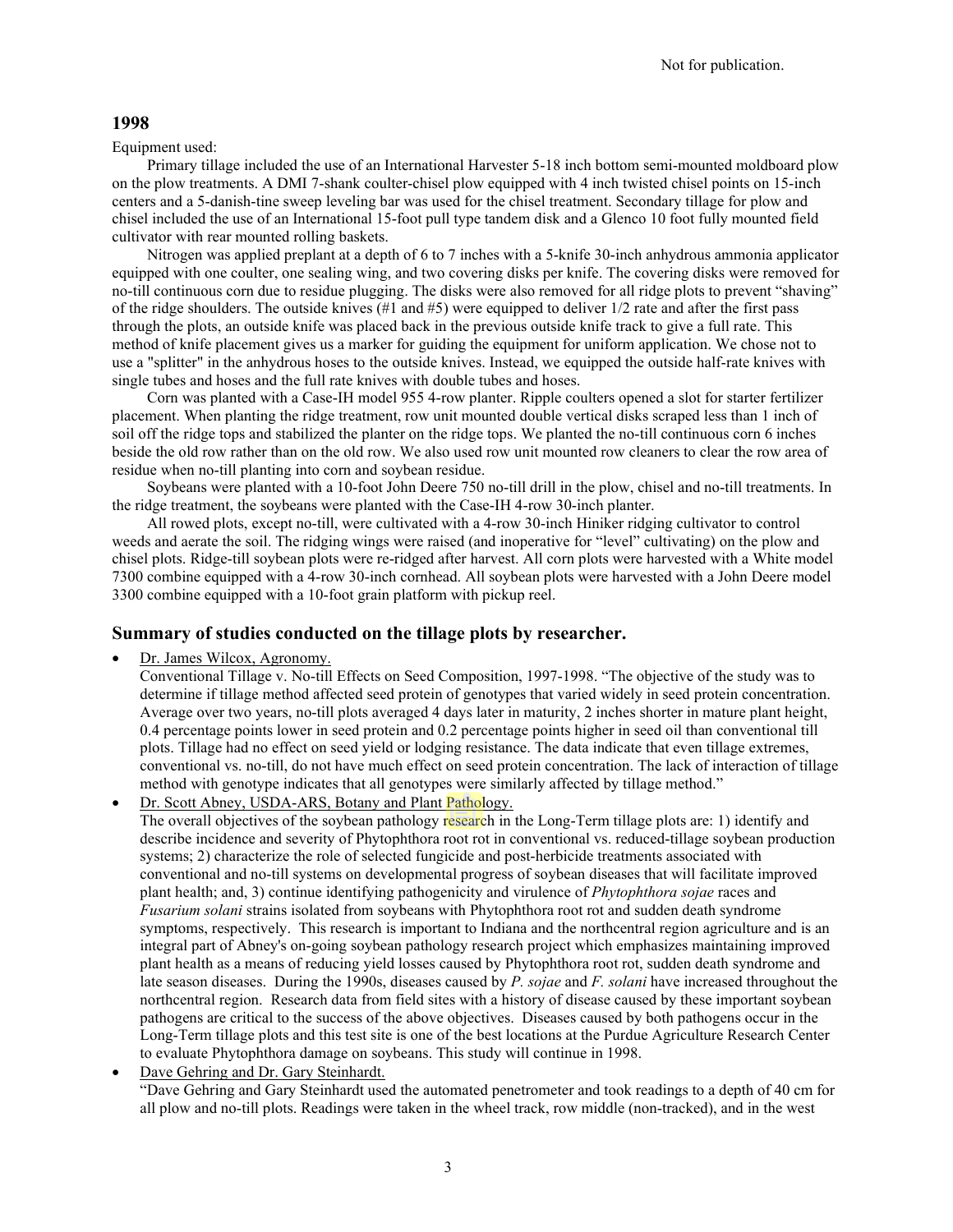two rows for the corn plots. Data collected in soybeans was only wheel track and row middle (non-tracked). Initial results have not yet been determined, but more data will be needed to confirm whatever the results may be." Dave Gehring

"Dave Gehring used two Amoozemeter to measure the soil's saturated hydraulic conductivity for the C/C and C/B no-till and plow plots. He took measurements in four locations in the plot; wheel track, in the row, row middle (non-tracked) and the skip row (area between the plots). Initial results show the wheel track as having the lowest conductivity while the row middle as having the highest. Further data will be collected to confirm the initial results." Dave Gehring

• Cindy H. Nakatsu and Sylvie M. Brouder, Agronomy.

Diversity of the Rhizosphere Bacterial Community of Corn and Soybean. "This was the second year of collecting corn and soybean plants from the long-term tillage plots. Collections were made of the disturbed (plowed) and undisturbed (no-till) soils, of corn and soybean crops, grown in monoculture or in a two crop annual rotation. This year we concentrated studies on the rhizosphere soils of corn and soybean to determine if distinct microbial communities could be observed if there are differences in root type, plant growth stage, and agronomic treatment. The rhizosphere is the soil region in contact with plant roots and exudates from the roots can promote microbial growth. However, very little is known about the diversity, composition and dynamics of this component of the terrestrial ecosystem. Both greenhouse and field experiments were conducted. Soil treatments resulted in distinct shoot and root growth patterns with significant differences observed in morphological and architectural aspects of the rooting systems. Root systems were partitioned into radicles, seminal roots and nodal roots, and root-specific rhizosphere soil was collected for analysis. Characteristic profiles of the communities were obtained by denaturing gradient gel electrophoresis (DGGE) of PCR amplified 16S rDNA from soil extracted DNA. Using this method PCR products with different sequences migrate different distances in the denaturing gel producing distinct "fingerprint" patterns. The method showed that the dominant rhizosphere bacterial populations, as indicated by band intensity, differ with root type and these populations change during plant growth and with soil treatment. There are two dominant populations common to the rhizosphere of corn grown in the field regardless of treatment. However, these populations were not observed in the rhizosphere of all corn treatments in the greenhouse experiments. Our results demonstrate that the technique can aid in identifying the specific dominant microbial populations in a community under different selective conditions. This approach provides a means to understand factors influencing the microbial ecology of the rhizosphere and conversely, the influence microbial ecology has on plant development." This study will continue in 1999. Cindy Nakatsu.

• Terry West and Dr. Gary Steinhardt, Agronomy. T. West and G. Steinhardt studied long-term affects of tillage and rotation by measuring plant population, growth, and yield of corn and soybeans.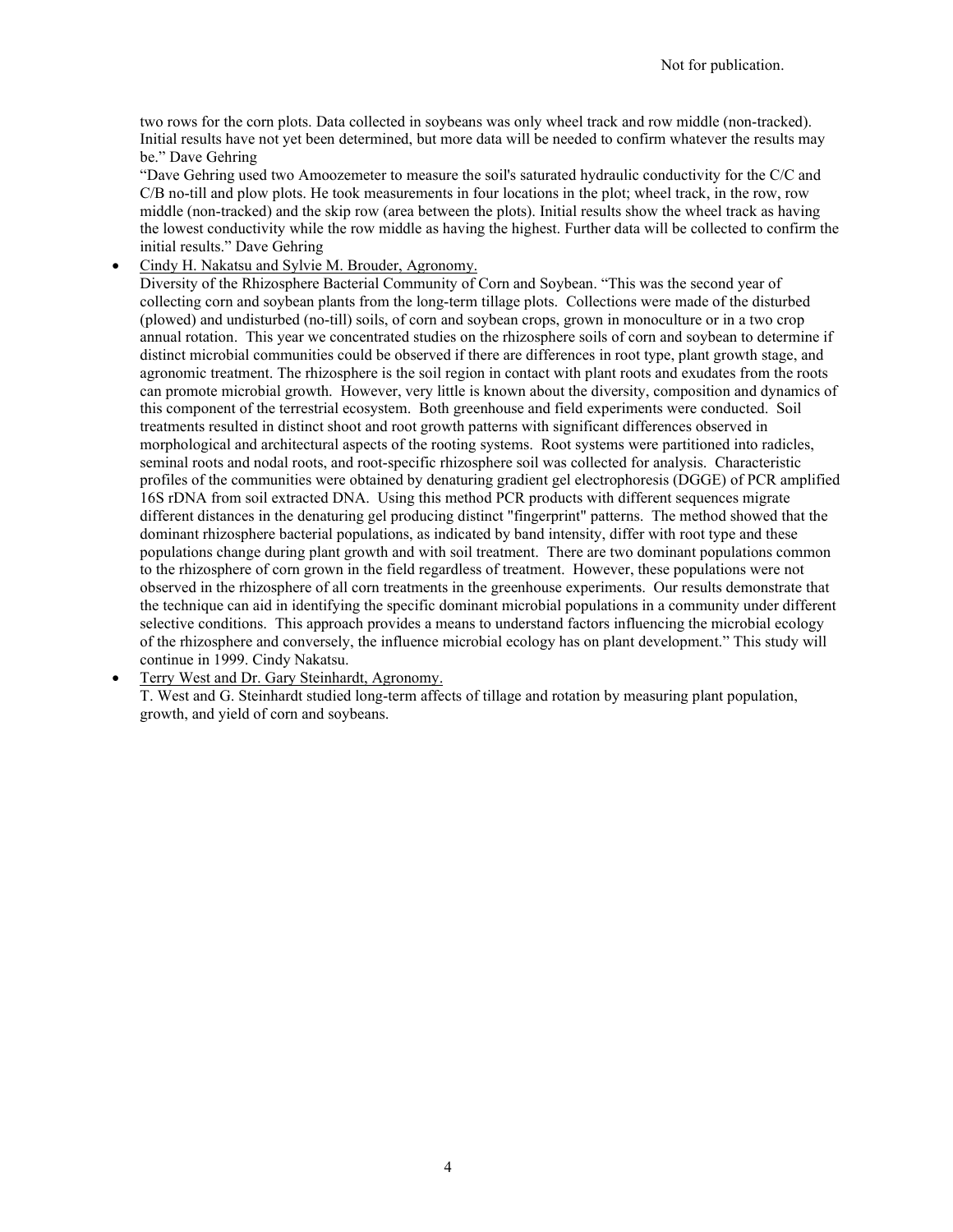| <b>CULTURAL PRACTICES USED 1998</b> |                                            |                                                                               |       |                                          |  |  |  |  |
|-------------------------------------|--------------------------------------------|-------------------------------------------------------------------------------|-------|------------------------------------------|--|--|--|--|
|                                     | Long Term Tillage Study, ARC, Purdue Univ. |                                                                               |       |                                          |  |  |  |  |
| Item                                |                                            | Corn                                                                          |       | Soybean                                  |  |  |  |  |
|                                     | Date                                       | Application                                                                   | Date  | Application                              |  |  |  |  |
| Nitrogen fertilizer                 | 4/20                                       | NH <sub>3</sub> @ 200 LB/a. N in row middles,                                 |       | None                                     |  |  |  |  |
|                                     |                                            | N-serve, double-disk sealers on all                                           |       |                                          |  |  |  |  |
|                                     |                                            | plow and chisel, also no-till corn                                            |       |                                          |  |  |  |  |
|                                     |                                            | after soybean.                                                                |       |                                          |  |  |  |  |
| Secondary tillage                   | 4/28                                       | Disk once on plow and chisel                                                  | 5/15  | Disk once on plow and chisel             |  |  |  |  |
|                                     |                                            | treatments.                                                                   |       | treatments.                              |  |  |  |  |
|                                     | 5/13                                       | Field cultivate once on plow and                                              | 5/16  | Field cultivate once on plow and         |  |  |  |  |
|                                     |                                            | chisel treatments.                                                            |       | chisel treatments.                       |  |  |  |  |
| Hybrid/Variety planted              | 5/14                                       | Beck's 5405 (110 Day) Row cleaners<br>on c/b and c/c no-till. Shifted no-till | 5/18  | Asgrow 3244 (3050 seeds/lb.).            |  |  |  |  |
|                                     |                                            | c/c to east. (Shift to west in 1999).                                         |       |                                          |  |  |  |  |
| Seeding rate                        |                                            | 30000 seeds/a., Drum A, 24 pockets                                            |       | Plow, chisel, no-till drilled: 210,000   |  |  |  |  |
|                                     |                                            | (variable rate controller).                                                   |       | seeds/a. Ridge 30" rows: 140,000         |  |  |  |  |
|                                     |                                            |                                                                               |       | seeds/a. (variable rate controller).     |  |  |  |  |
| Starter fertilizer/planter          |                                            | 34-0-0 $@$ 96 LB/a., 2 inches to the                                          |       | None                                     |  |  |  |  |
|                                     |                                            | side and 2 inches below the seed                                              |       |                                          |  |  |  |  |
|                                     |                                            | (sprockets driver 36, driven 30).                                             |       |                                          |  |  |  |  |
| Insecticide/planter                 |                                            | Force 1.5G, 10 oz/1000 row feet,                                              |       | None                                     |  |  |  |  |
|                                     |                                            | banded over row.                                                              |       |                                          |  |  |  |  |
|                                     |                                            | (Insecticide setting 2-0).                                                    |       |                                          |  |  |  |  |
| Weed control                        | $5/15$                                     | 3 point hitch sprayer:                                                        | 4/24  | 3 point hitch sprayer:                   |  |  |  |  |
|                                     |                                            | Pre-emergence:                                                                |       | Early pre-emergence:                     |  |  |  |  |
|                                     |                                            | Bladex 4L 3 pt/a.                                                             |       | Gramoxone Extra 3 pt/a.                  |  |  |  |  |
|                                     |                                            | Atrazine 4L 3 pt/a.                                                           |       | 2,4-D (Weedone 64) 1 pt/a.               |  |  |  |  |
|                                     |                                            | Dual II $3$ pt/a.                                                             |       | Surfactant 1.5 pt/100 gallons water      |  |  |  |  |
|                                     |                                            | Roundup 3 pt/a.: no-till and ridge.                                           | 5/18  | Pre-emergence:                           |  |  |  |  |
|                                     |                                            | All broadcast with flat fan 8006                                              |       | Dual II 2.5 pt/a.<br>Lorox Plus 18 oz/a. |  |  |  |  |
|                                     |                                            | nozzles at 30 psi and 40 gallons<br>water/a., 4 mph.                          |       | Roundup 3 pt/a.: no-till and ridge       |  |  |  |  |
|                                     |                                            |                                                                               |       | All broadcast with flat fan 8006         |  |  |  |  |
|                                     |                                            |                                                                               |       | nozzles at 30 psi and 40 gallons         |  |  |  |  |
|                                     |                                            |                                                                               |       | water/a., 4 mph.                         |  |  |  |  |
| Cultivation                         | 6/23                                       | Plow and chisel treatments.                                                   | 6/23  | Ridge treatment only.                    |  |  |  |  |
|                                     | 6/23                                       | Ridge treatment (reridge).                                                    | 10/20 | Ridge treatment (reridge).               |  |  |  |  |
| Harvest                             | 9/22                                       | Center 4 of 12 rows, 150 ft.                                                  | 10/12 | Center pass, 150 ft.                     |  |  |  |  |
| Lime                                | 10/23                                      | 2 ton/ac. Bulk spread, one pass.                                              | 10/23 | 2 ton/ac. Bulk spread, one pass.         |  |  |  |  |
| Phosphorous, Potassium              | 11/5                                       | 200 LB/ac 0-45-0                                                              | 11/5  | 200 LB/ac 0-45-0                         |  |  |  |  |
|                                     |                                            | 300 LB/ac 0-0-60                                                              |       | 300 LB/ac 0-0-60                         |  |  |  |  |
|                                     |                                            | Bulk spread, 2 passes.                                                        |       | Bulk spread, 2 passes.                   |  |  |  |  |
| Primary tillage                     | 11/6                                       | Fall plow on plow treatment.                                                  | 11/6  | Fall plow on plow treatment.             |  |  |  |  |
|                                     | 11/6                                       | Fall chisel on chisel treatment.                                              | 11/6  | Fall chisel on chisel treatment.         |  |  |  |  |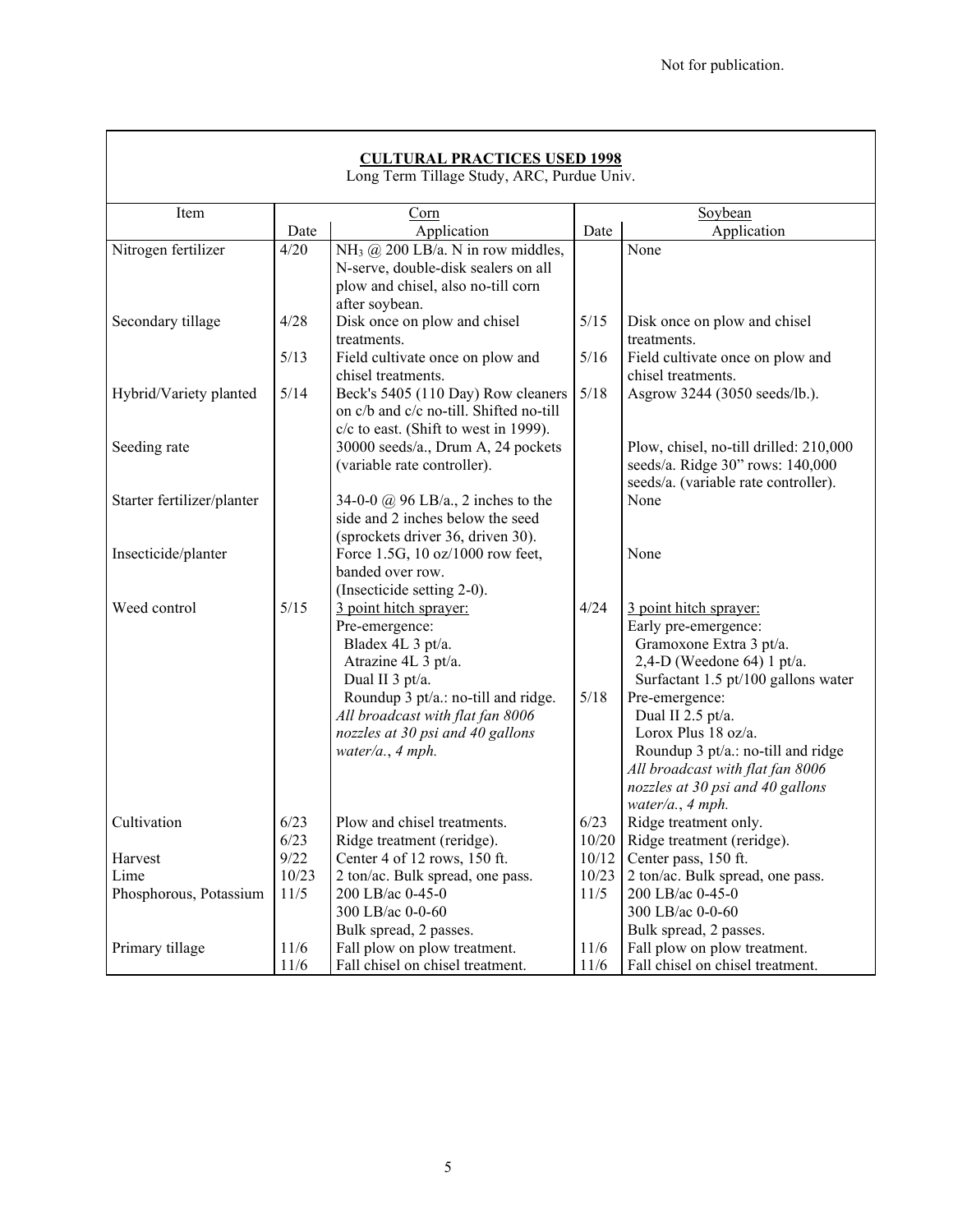#### **Stand, growth, and yield -- Corn.**

In no-till continuous corn, establishing a uniform stand can be difficult. As hybrids become more stalk rot resistant, the residue can still be very tough come spring planting. We have found that these tough stalks do not decay enough to be easily broken and smashed down by the planter. This has lead to uneven seed depth as the planter units bounce over the old corn stubs. Often root balls "bulldoze over" leaving a rough soil surface, also resulting in uneven seed depth. The corn residue is thickest on the old row and we have noted seeds planted in contact with residue, not in contact with soil. Variable seed depth and inconsistent contact with the soil can result in non-uniform germination, reducing yield potential. We have shifted no-till corn after corn rows 6 inches (enough to clear the planter gauge wheels) to the side of last year's rows. By shifting the new rows, we wanted to gain more uniform seeding depth, improved seed to soil contact, and more uniform seedling emergence. This is the fourth year of shifting the new rows. In three of the four years, we achieved these goals.

Continuous corn. Stands were equal for all tillages when measured at 4 weeks after planting (Table 2). The secondary tillage passes in the plow and chisel plots left the soil cloddy. Many seeds were planted in dry and cloddy soil. It wasn't until 2 weeks after planting that sufficient rainfall occurred to germinate these seeds. Yield potential for these late plants was reduced when in competition with adjacent plants that emerged normally. The ridge and notill treatments showed excellent emergence and growth through the season. Dry weather conditions in late July and through August resulted in incomplete pollination for all treatments. Many ears did not fill the last one-inch of the cob.

When corn followed soybeans, seed germination and plant stands were similar to continuous corn. Again soil conditions were dry and cloddy for the plow and chisel treatments. Ridge and no-till soil conditions at planting were ideal with adequate moisture. Chisel and plow corn yields were affected by the late germination.

With the late planting date (May 14), soil conditions for no-till were not as cold as we have experienced with earlier planting in most years of this study. The continuous corn yielded the 6th best out of the 24 years of this study. With more complete cob fill, this year could have been ranked much higher. This argues for later planting of no-till corn into heavy continuous corn residue cover when soil conditions are more favorable to uniform germination and early growth. It also suggests that when planting is delayed by wet soil conditions it could be more profitable to notill plant the corn than take the time and expense to perform secondary tillage before planting. This would save on fuel, labor and machinery costs while planting the corn more timely. A date of planting/tillage study needs to be done to investigate this idea.

|          | $1 \text{ mag}$ c bludy, $1 \text{ HCC}$ , I thuge Office, $1770$ . |                 |         |                   |                   |               |           |  |
|----------|---------------------------------------------------------------------|-----------------|---------|-------------------|-------------------|---------------|-----------|--|
| Previous |                                                                     | Residue cover   | Stand   | Height            | Height            | Harvest       | Yield     |  |
| Crop     | Tillage                                                             | after planting  | 4 weeks | 4 weeks           | 8 weeks           | moisture      | $@15.5\%$ |  |
|          |                                                                     | $\frac{0}{0}$   | ppa     | 1n                | in                | $\frac{0}{0}$ | Bu/a.     |  |
| Corn     | Plow                                                                | $4d\ddagger$    | 29625   | 23.5              | 71.4              | 24.1          | 161.3     |  |
|          | Chisel                                                              | 30c             | 29708   | 24.3              | 77.3              | 21.9          | 163.9     |  |
|          | Ridge                                                               | 70 <sub>b</sub> | 30708   | 28.5              | 82.0              | 20.0          | 173.0     |  |
|          | No-till                                                             | 87a             | 29875   | 25.7              | 84.3              | 20.6          | 166.6     |  |
| Soybean  | Plow                                                                | 1d              | 28833   | 19.0 <sub>b</sub> | 73.0b             | 26.4          | 164.6ab   |  |
|          | Chisel                                                              | 10c             | 28083   | 20.8ab            | 72.2 <sub>b</sub> | 25.6          | 159.1b    |  |
|          | Ridge                                                               | 49 <sub>b</sub> | 30000   | 26.5a             | 76.5ab            | 21.8          | 182.9a    |  |
|          | No-till                                                             | 70a             | 30041   | 26.5a             | 84.9a             | 22.1          | 178.7ab   |  |
|          |                                                                     |                 |         |                   |                   |               |           |  |

Table 2. Agronomic performance of corn as affected by tillage and rotation, Chalmers silty clay loam, Long Term Tillage Study, ARC, Purdue Univ., 1998. †

†Average of 3 replications.

‡Within rotations, data followed by the same letter are not significantly different according to Student-Newman-Kuels Test (P= .05).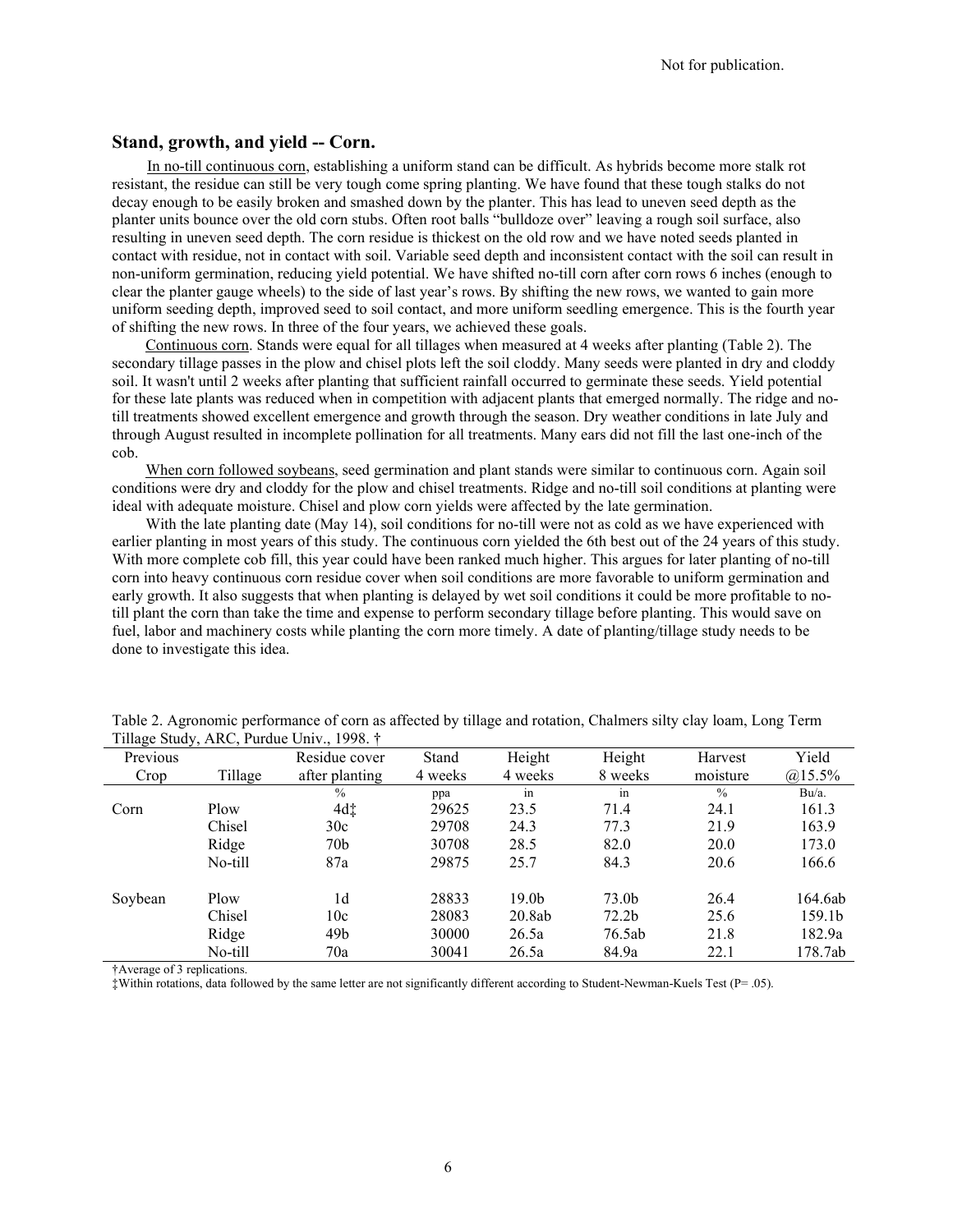#### **Stand, growth, and yield -- Soybeans.**

For the fourth year we drilled the plow, chisel, and no-till treatments at 7.5-inch row spacing, while the ridge treatment was planted at 30-inch row spacing. Seeding rates were set higher for the drilled treatments.

Rotation soybean/corn: The plow treatment had low plant populations compared to the other drilled treatments (Table 3). Rough and cloddy soil may have been the cause of the reduced stand, however there was sufficient population for good yields. Ridge plant populations were significantly lower due to the reduced seeding rate at planting for 30" rows. All treatments exhibited good plant growth through the year, with no-till being tallest at harvest (not recorded). There were no significant insect or disease problems noted. No-till yielded significantly highest at 70.8 bushels/acre. This is the highest soybean yield achieved in the history of this study. The 64.4 bushels/acre for plow was the highest plow yield, the 59.3 bushels/acre for chisel was tied for best chisel yield, and the 59.2 bushels/acre for ridge was the second best ridge yield in the history of this study. The 30" row ridge plots yielded 8.6% less than the 7.5" drilled treatments, but was not significantly different.

Continuous soybean: Plant emergence was very uniform in all treatments. Ridge plant populations were significantly lower due to the reduced seeding rate at planting for 30" rows. Plant height was shorter at the 8-week measurement than for soybeans in rotation. There were no significant yield differences among treatments. The ridge treatment continues to suffer from soybean cyst nematodes in some plots. The warmer and drier soil found in the ridges favors cyst nematode development. Without tillage or the use of a resistant soybean variety, it is likely that yields will continue to suffer, especially with periods of unusually dry weather. The 30" row ridge plots yielded 8.7% less than the 7.5" drilled treatments.

| Table 3. Agronomic performance of soybean as affected by tillage and rotation, Chalmers silty clay loam, Long |  |  |
|---------------------------------------------------------------------------------------------------------------|--|--|
| Term Tillage Study, ARC, Purdue Univ., 1998. †                                                                |  |  |

| Previous |         | Residue cover   | Stand <sup>†</sup> | Height           | Height  | Harvest       | Yield             |
|----------|---------|-----------------|--------------------|------------------|---------|---------------|-------------------|
| Crop     | Tillage | after planting  | 4 weeks            | 4 weeks          | 8 weeks | moisture      | $@13.0\%$         |
|          |         | $\%$            | ppa                | in               | in      | $\frac{0}{0}$ | Bu/a.             |
| Corn     | Plow    | $5a\$           | 193341b            | 5.7              | 20.2    | 12.4          | 64.4b             |
|          | Chisel  | 45 <sub>b</sub> | 222247ab           | 5.7              | 19.8    | 12.2          | 59.3 <sub>b</sub> |
|          | Ridge   | 50 <sub>b</sub> | 134552c            | 6.5              | 20.6    | 12.5          | 59.2 <sub>b</sub> |
|          | No-till | 95c             | 239780a            | 6.0              | 21.4    | 12.4          | 70.8a             |
| Soybean  | Plow    | 1a              | 226986a            | 5.4 <sub>b</sub> | 15.5    | 12.2          | 51.0              |
|          | Chisel  | 9 <sub>b</sub>  | 222721a            | 5.6ab            | 15.5    | 12.1          | 47.4              |
|          | Ridge   | 31c             | 134552b            | 6.5a             | 17.0    | 11.9          | 45.1              |
|          | No-till | 81d             | 218456a            | 5.8ab            | 17.4    | 12.1          | 49.8              |

†Average of 3 replications.

‡Plow, chisel, and no-till are 7.5" drilled, ridge is 30" rows.

§Within rotation, data followed by the same letter are not significantly different according to Student-Newman-Kuels Test (P= .05).

| Tuote 1. Tinaryois of variance summary, unage aaia, Long Term Tinage Staay, Tires, I araac Omv., 1990. |                |         |           |                         |           |           |  |
|--------------------------------------------------------------------------------------------------------|----------------|---------|-----------|-------------------------|-----------|-----------|--|
|                                                                                                        | Residue cover  | Stand   | Height    | Height                  | Harvest   | Yield     |  |
| Variable                                                                                               | after planting | 4 weeks | 4 weeks   | 8 weeks                 | moisture  | Bu/a.     |  |
|                                                                                                        |                |         |           | --Significance Level--- |           |           |  |
|                                                                                                        |                |         |           |                         |           |           |  |
|                                                                                                        |                |         |           | Corn                    |           |           |  |
| Tillage                                                                                                | .01            | NS      | .01       | .01                     | .04       | .04       |  |
| Previous crop                                                                                          | .01            | .05     | .08       | <b>NS</b>               | <b>NS</b> | <b>NS</b> |  |
| Tillage x previous crop                                                                                | .01            | NS      | <b>NS</b> | <b>NS</b>               | <b>NS</b> | <b>NS</b> |  |
|                                                                                                        |                |         |           | Soybean                 |           |           |  |
| Tillage                                                                                                | .01            | .01     | .01       | NS                      | <b>NS</b> | .01       |  |
|                                                                                                        |                |         |           |                         |           |           |  |
| Previous crop                                                                                          | .01            | NS      | <b>NS</b> | .01                     | .07       | .01       |  |
| Tillage x previous crop                                                                                | .01            | .03     | NS        | NS                      | NS        | .04       |  |

| Table 4. Analysis of variance summary, tillage data, Long Term Tillage Study, ARC, Purdue Univ., 1998. |  |  |  |
|--------------------------------------------------------------------------------------------------------|--|--|--|
|                                                                                                        |  |  |  |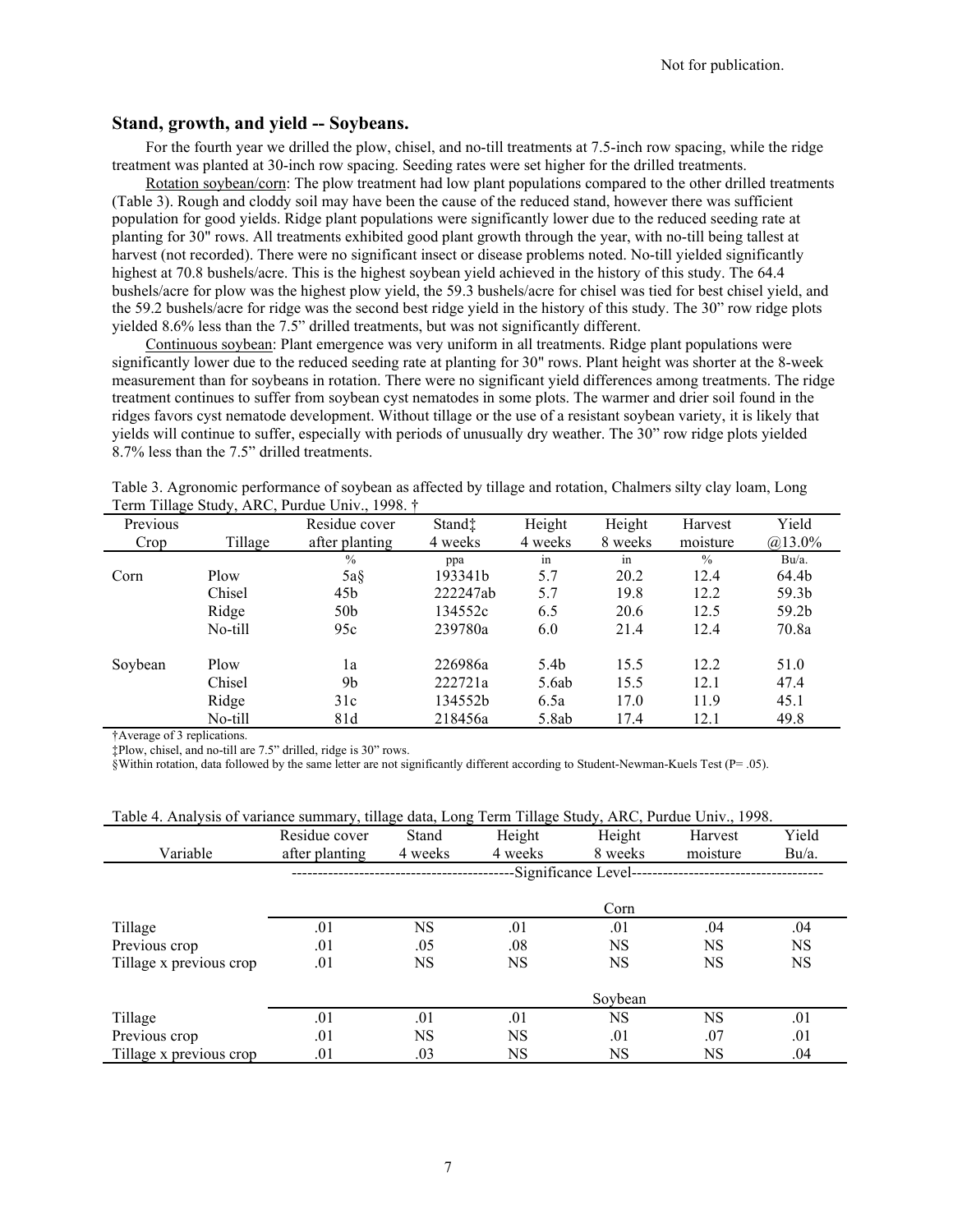#### **Long Term Yields (Table 5.)**

Average corn yields for chisel and ridge systems are reduced only 3% or less, compared to plowing, and in continuous corn and these systems are equal to plowing for corn after soybeans. No-till average yield is 18% less in continuous corn and 4% less for corn after soybeans, compared to plowing. In continuous corn, there is a tendency for greater reduction in no-till yields with time. Based on years 1975 to 1998, rotation corn yields were better than continuous corn yields by 5% with plowing, 8% with chisel, and by 16% with no-till. Based on years 1980 to 1998, rotation corn yields were better than continuous corn yields by 9% with the ridge system.

Soybean response to tillage shows long-term average yield with plowing about 5% better than yields with chisel, ridge, and no-till systems. There appears to be tendency for no-till soybean yields to be more competitive with time. Rotation soybean yields are better than continuous soybean yields by 8-11%.

**The Journal of Production Agriculture article titled "Effect of Tillage and Rotation on Agronomic Performance of Corn and Soybean: Twenty-Year Study on Dark Silty Clay Loam Soil" gives a detailed report of this research project. This article can be found in Volume 9, no. 2, 1996 issue. A reprint can be obtained by contacting Terry D. West, Agronomy Department.**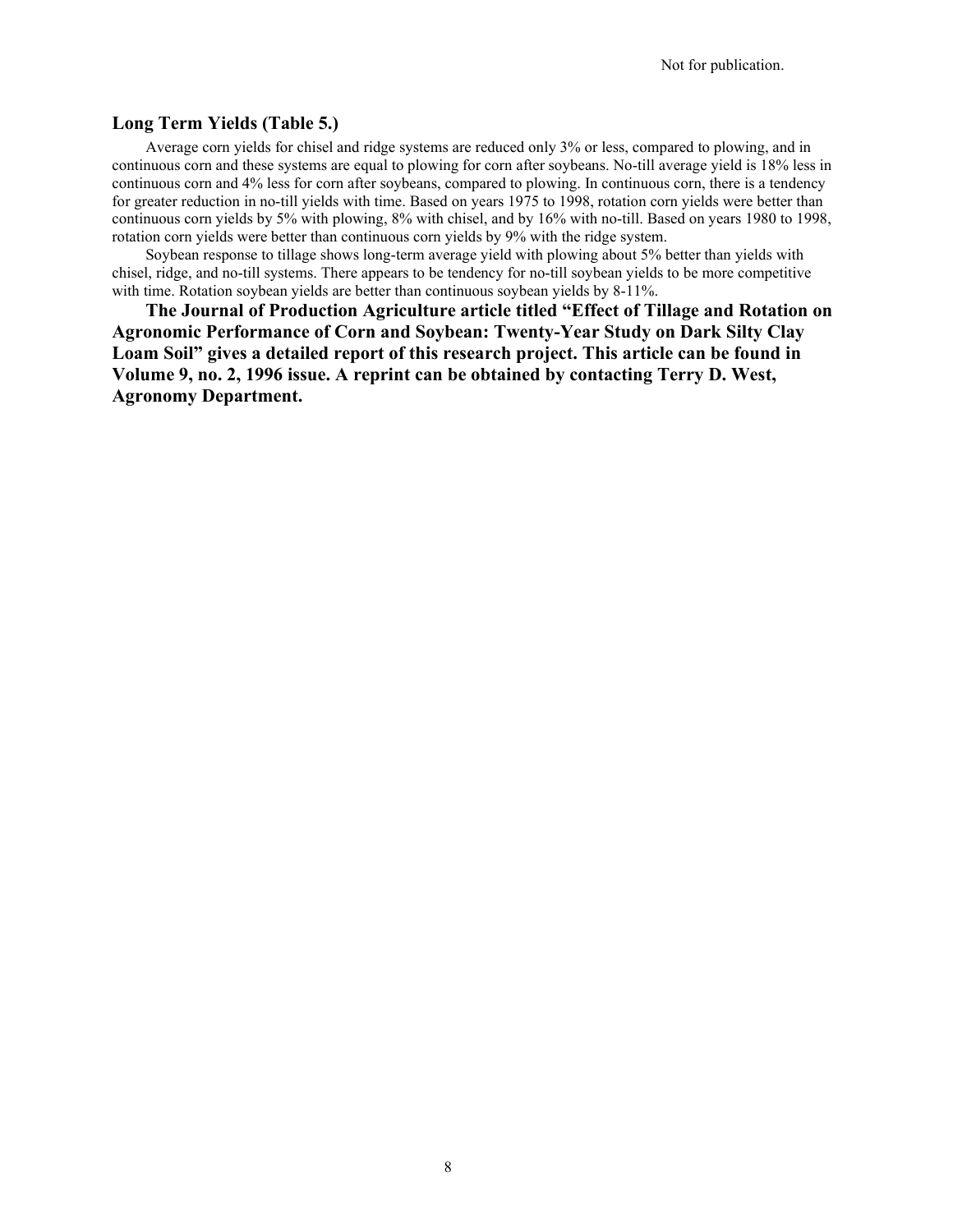Not for publication.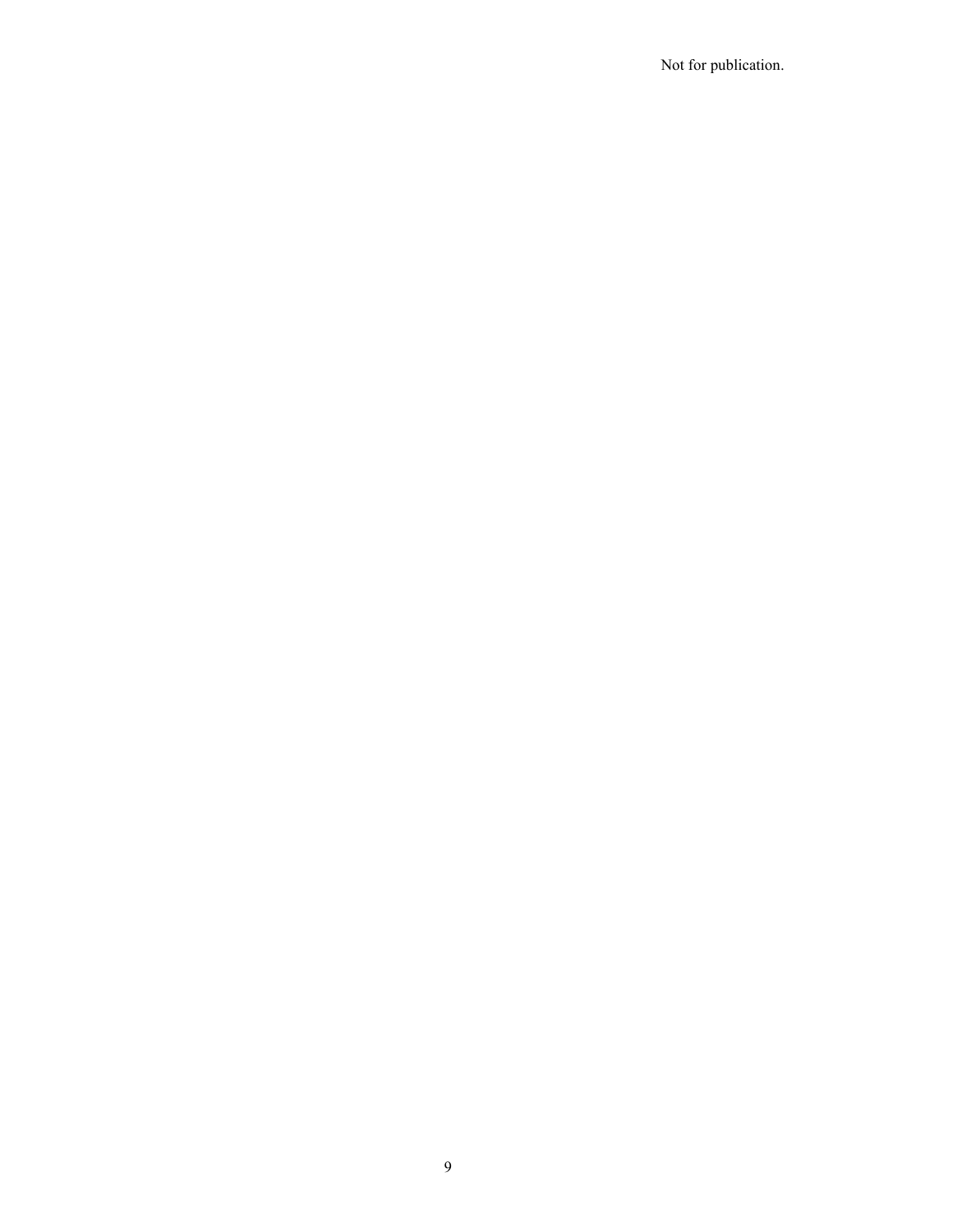# *No-till Continuous Corn Row Position Study*

Farmer experiences and long-term tillage plots have demonstrated the difficulty of planting no-till continuous corn in the previous crop row. Stand and yield have often been substantially reduced. Corn planted into soybean residue is less likely to have reduced stands and has smaller or no yield reductions. We have asked farmers who notill continuous corn "Where do they plant the new crop row in relation to last year's row?" Some say on the old row, some say beside the old row, some say in the middle, and some say they are not concerned with row placement (random). The residue thickness can vary greatly as you move across the row. Each row location needs careful attention to planter seed depth setting in order to achieve uniform seed depth with seed to soil contact. Random row placement, with one seed depth setting, is the most difficult to achieve correct seed depth due to varying thickness of the residue across the row.

The goal in no-till planting is to achieve consistent seed depth and seed to soil contact. Several factors are important in selecting a position for the new crop row. When planting into the heavy residues directly on the row, seed depth is variable as the planter gauge wheels roll over corn stalk stubs and mats of stalk and leaf residue. Moving off the old row enough to clear the gauge wheels eliminate the stubs, but still has considerable residue from leaves and upper stalks. Planting in the row middles involves compaction from wheel traffic.

### **Our objectives in this study include:**

- Determine if row cleaners are effective in improving stand, growth and yield.
- Determine if location of new crop row has any impact on stand, growth and yield.
- How soil penetration is distributed.

### **Factors associated with reduced no-till corn yields:**

- Heavy residue cover.
- Uneven soil surface.
- Soil compaction.
- Poorly drained soils.
- Slow plant emergence and growth.
- Variable soil types within a field.
- Cool soil temperatures in northern half of Corn Belt.

### **Factors associated with reduced stands in no-till continuous corn:**

- Non-uniform seed depth.
- Non-uniform seed to soil contact.
- "Hairpinning" of residue.
- Alleopathy.
- Cool soil temperatures under heavy residues.

### **With no-till when planting in heavy corn residues:**

- Should row cleaners be used for a residue free strip on each row?
- Should the new row be placed on, beside, or between previous rows?
- Will soil compaction limit yield potential when planting in tire tracks?

Treatments include positioning the new row on the old row, beside the old row, and in between the old rows (middles). These treatments are repeated with the addition of row cleaners on the planter. A chisel plow treatment represents full width tillage. For those plots that were planted beside the old row, a shift was made to the west on odd years and back to the east on even years.

**Evaluation of Stand, Emergence and Yield:** The following data were determined on each of the plots:

- Emergence both by day and total.
- Plant populations at 4 weeks after planting.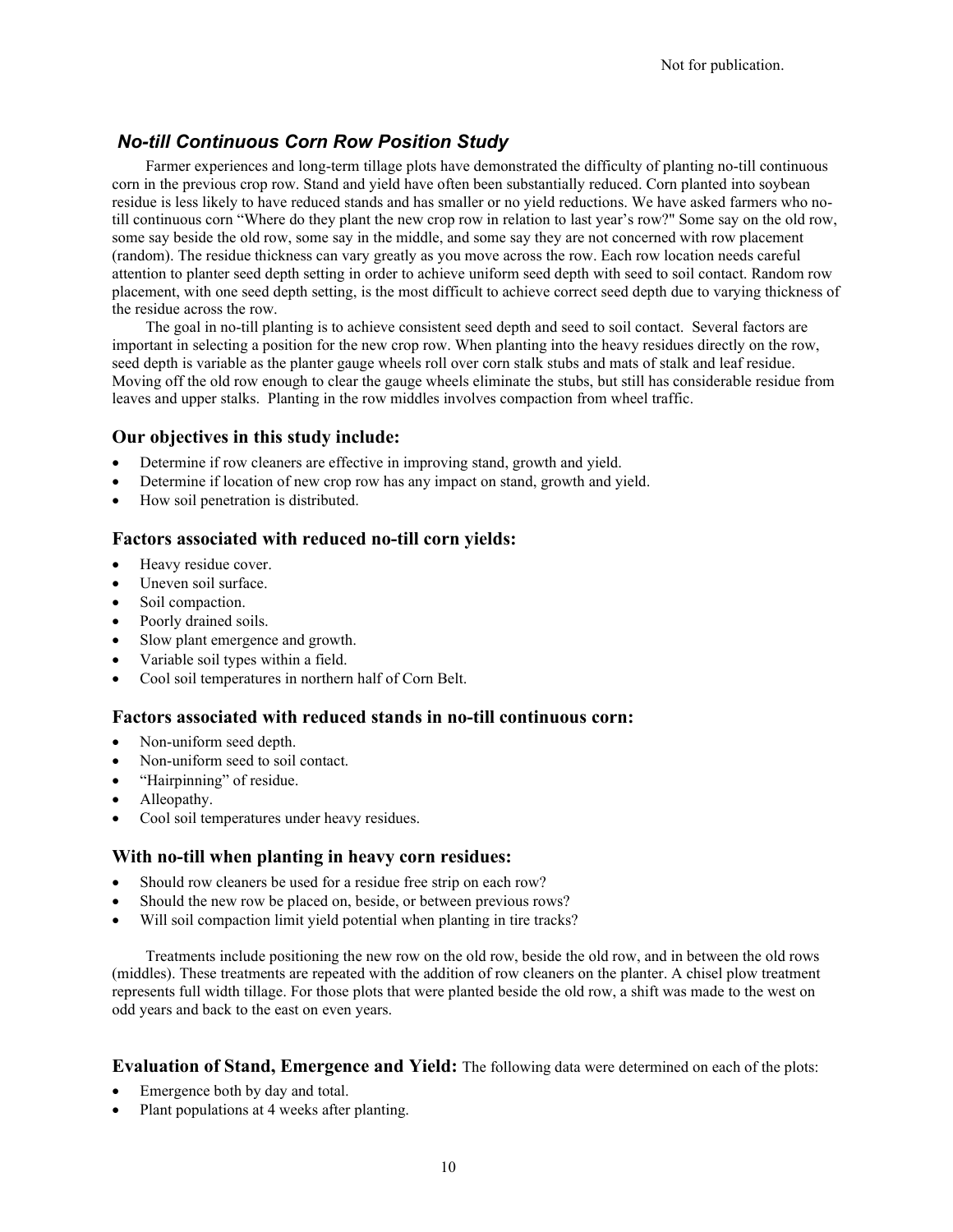- Plant height at 4 and 8 weeks after planting.
- Grain moisture at harvest.
- Grain yield.

### **Evaluation of Soil Compaction:**

A recording penetrometer was used to evaluate penetration resistance 3 weeks after planting in the second row from the east in each of the plots. Observations were also make in the east most row of the no-till plant 15 inches off the row. This row did not have a spring wheel track. Three observations were made in each plot and then combined to compare between replications.

Field equipment used:

- DMI 7 shank coulter chisel plow equipped with 4 inch twisted points on the chisel treatments.
- International Harvester 15 foot tandem disk.
- Glenco 10 foot mounted field cultivator with rolling baskets.
- Case-IH planter model 955 4 row, 30-inch planter equipped with detachable unit mounted row cleaners, no-till fertilizer coulters/openers, heavy duty down pressure springs on row units.
- Hiniker row crop cultivator.
- Century mounted sprayer, 32.5-foot boom.
- Case-IH model 5240 tractor.
- White model 3300 combine.

|                            |          | <b>CULTURAL PRACTICES USED 1998</b>                                          |
|----------------------------|----------|------------------------------------------------------------------------------|
|                            |          | No-till Continuous Corn Row Position Study, ARC, Purdue Univ.                |
| Item                       | Date     | Application                                                                  |
| Secondary tillage          | 4/28     | Disk once on chisel treatment.                                               |
|                            | 5/13     | Field cultivate once on chisel treatment.                                    |
| Hybrid planted             | 5/14     | Pioneer 3335 (113 day).                                                      |
| Seeding rate               |          | 29,215 seeds/a., drum A, 24 pocket, (variable rate controller).              |
| Starter fertilizer/planter |          | 34-0-0 $\omega$ 96 lb./a., 2 inches to the side and 2 inches below the seed  |
|                            |          | (sprockets: driver 36, driven 30).                                           |
| Insecticide/planter        |          | Force 1.5G, 10 oz/1000 row feet, banded over row. (Insecticide setting 2-0). |
| Weed control               | 4/24     | 3 point hitch sprayer, 4 mph, 30 psi, 40-gallon water/a., 8006 tips.         |
|                            |          | Gramoxone Extra at 3 pt/a.                                                   |
|                            |          | 2,4-D (Weedone 64) 1 pt./a.                                                  |
|                            |          | Surfactant 1.5 pt/100 gallons of water.                                      |
|                            | 5/15     | 3 point hitch sprayer, 4 mph, 30 psi, 40-gallon water/a., 8006 tips.         |
|                            |          | Atrazine 4L at 3 pt./a.                                                      |
|                            |          | Bladex 4L at 3 pt./a.                                                        |
|                            |          | Dual II at 3 pt./a.                                                          |
|                            |          | Roundup at 3 pt./a.                                                          |
| Nitrogen fertilizer        | 6/22     | NH <sub>3</sub> @ 180 lb. N/a., sidedressed, no covering disks.              |
| Cultivation                | 6/25     | Chisel treatment, once.                                                      |
| Harvest                    | 9/22     | Center 4 of 12 rows.                                                         |
| Lime                       | 10/23    | 2 ton/ac. Bulk spread, one pass.                                             |
| Phosphorous, Potassium     | 11/5     | $200$ LB/ac 0-45-0                                                           |
|                            |          | 300 LB/ac 0-0-60                                                             |
|                            |          | Bulk spread, 2 passes.                                                       |
| Primary tillage            | Not done | Fall chisel (4 inch twisted chisel points) with ridge leveling sweeps.       |

### **Results and discussion 1998.**

Acceptable stands were achieved in all treatments (Table 6). When planting 15" off the old row we found limited areas of open slots in the soil from last year's anhydrous ammonia knife. Some seeds would fall too deep into this slot. We also noted that the planter closing wheel could not close this slot. These 2 factors likely caused the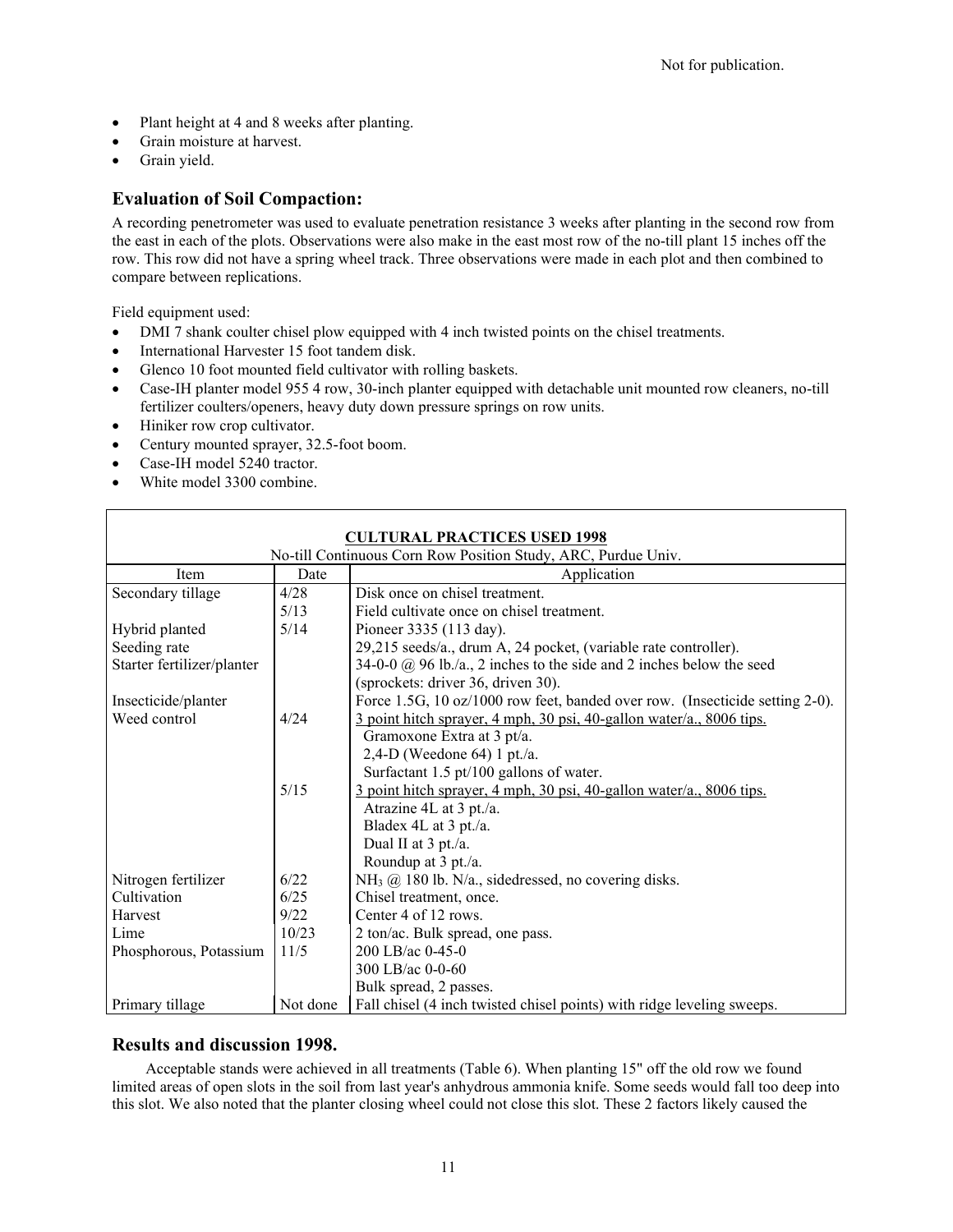reduced stand found in the 2 treatments planted 15" off the old row. Plant emergence was quickest this year of the 3 years of this study. Planting on May 14 in warm soils was likely the reason for this. Plant growth through the year was good, however late season moisture stress caused the plants to mature early. This hybrid also suffered from gray leaf spot disease. Chisel plow yielded the highest on this poorly drained soil. No-till on the old row yielded the least but was not significantly different than the other no-till treatments.

| Table 6. Agronomic performance of corn as affected by row cleaners, row location, and tillage, continuous corn, |
|-----------------------------------------------------------------------------------------------------------------|
| Chalmers silty clay loam, Row Position Study, ARC, Purdue Univ., 1998. †                                        |

| Days to $50\%$ | Stand   | Height             | Height  | Harvest            | Yield                 |
|----------------|---------|--------------------|---------|--------------------|-----------------------|
| Emergence      | 4 weeks | 4 weeks            | 8 weeks | moisture           | ( <i>a</i> ) $15.5\%$ |
| days           | ppa     | 1n                 | in      | $\frac{0}{0}$      | Bu/a.                 |
|                |         |                    |         |                    |                       |
|                |         | 25.3a              | 74.4    | 18.4c              | 162.7a                |
| 8              | 28458ab | 20.0c              | 72.8    | 20.9a              | 141.6b                |
|                | 27333ab | 20.9c              | 73.5    | 20.3ab             | 146.9b                |
|                | 26542b  | 21.7 <sub>bc</sub> | 74.3    | 19.3abc            | 144.8b                |
|                | 28500ab | 21.4 <sub>bc</sub> | 74.0    | 19.7abc            | 145.9b                |
| 6              | 28500ab | 23.6b              | 74.3    | 19.0 <sub>bc</sub> | 147.5b                |
|                | 26667b  | 22.1 <sub>bc</sub> | 73.1    | 19.8abc            | 145.5b                |
|                |         |                    |         |                    |                       |
|                | .01     | .01                | NS      | .01                | .01                   |
|                |         | 29208a‡            |         |                    |                       |

†Average of 4 replications.

 $\ddagger$ Within rotation, data followed by the same letter are not significantly different according to Student-Newman-Kuels Test (P = .05).

#### **Results and discussion, 1996-1998.**

Uneven stand establishment in corn can reduce yield potential. According to Bob Nielsen, rate of yield loss due to corn plant spacing variability is 2.5 bushels for each inch of standard deviation. The planter needs to be properly adjusted for uniform seed placement in tilled and no-till fields. Using Bob's publication AGRY-91-01 "Stand Establishment Variability in Corn" as a guide, we measured plant spacing and calculated standard deviation for corn. A moderately variable stand of corn would be in the 3-5 inch range. The data presented in Table 7 documents that we did achieve uniform stands with standard deviations of 3.5 inches or less.

| Table 7. Plant spacing variability, Row Position Study, ARC, Purdue Univ. |  |
|---------------------------------------------------------------------------|--|
|---------------------------------------------------------------------------|--|

| <b>Treatment</b>                          |     | 1996 1997 1998 |     | Average |
|-------------------------------------------|-----|----------------|-----|---------|
| Chisel                                    | 2.4 | 2.6            | 3.0 | 2.7     |
| No-till on old row                        | 2.9 | 3.3            | 3.3 | 3.2     |
| No-till 6" off old row                    | 2.9 | 2.8            | 2.9 | 2.9     |
| No-till 15" off old row                   | 3.1 | 3.3            | 3.2 | 3.2     |
| No-till on old row with row cleaners      | 3.0 | 3.1            | 3.4 | 3.2     |
| No-till 6" off old row with row cleaners  | 3.0 | 3.1            | 3.1 | 3.1     |
| No-till 15" off old row with row cleaners | 35  | 34             | 35  | 3.5     |

Plant emergence. The 3-year averages (Table 8) show strong differences in treatments for number of days to 50% plant emergence. The chisel plowed plots were fastest to emerge, the no-till plots on the old row were slowest and the various off row and row cleaned plots intermediate. Row cleaners appear beneficial when planting on the old row.

Year by year data are given in Figures 2, 3 and 4. Through 3 very different spring weather patterns, the above pattern held true.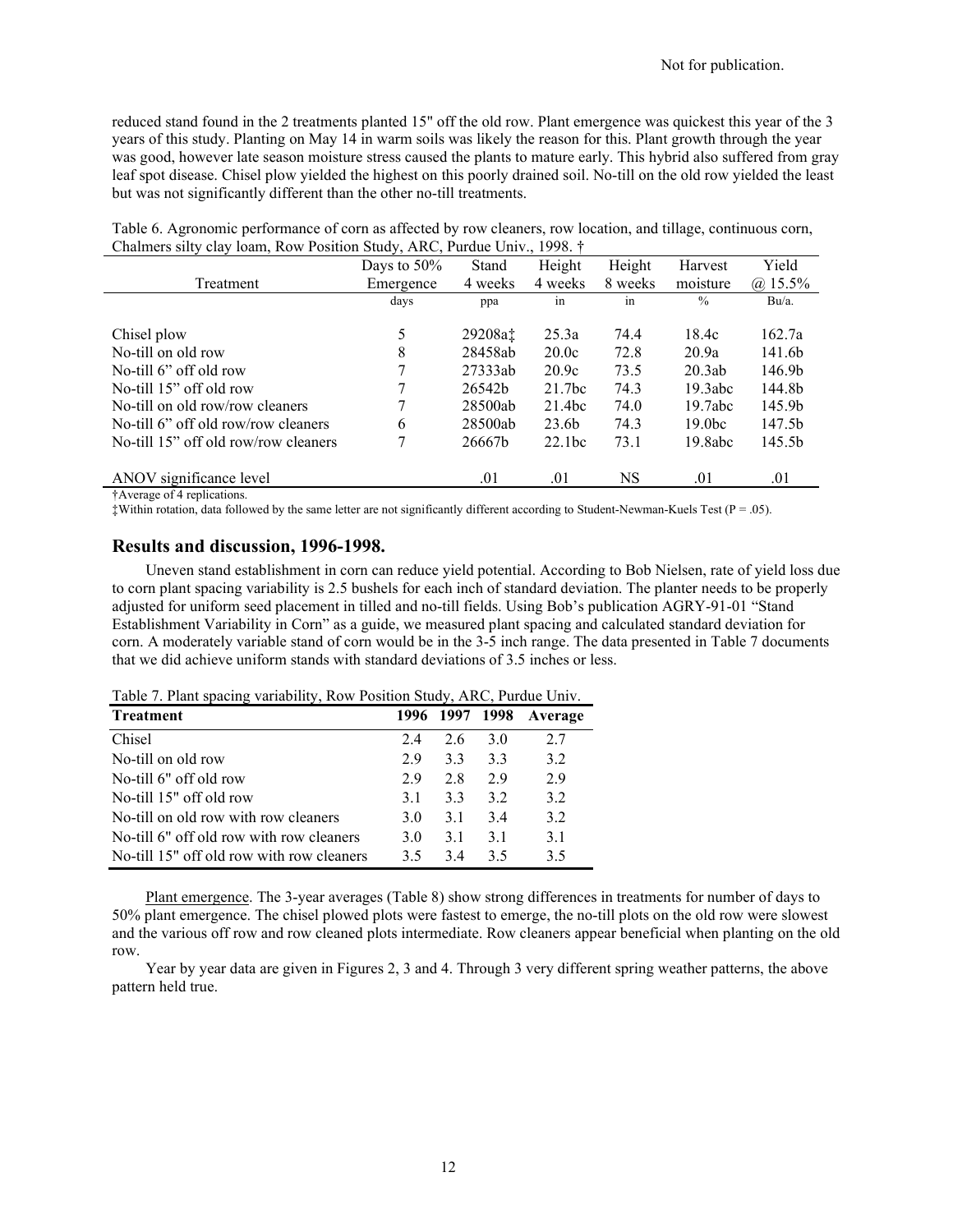Although there are significant differences for total plant stand measured at 4 weeks after planting, all stands were adequate for good yields (Table 8). Total stand measured at 4 weeks after planting showed chisel plots with greater stand than no-till on the old row with other treatments intermediate.

Yields reflect similar results to the emergence and stand studies. The chisel plow plots were the highest yielding and the no-till on the old rows the lowest. The plots planted off row and/or row cleaned were intermediate. Statistical analyses showed a statistical difference at the .01 level for each of these 3 conditions.

|                                      | Days to $50\%$ | Stand   | Height             | Height  | Harvest           | Yield              |
|--------------------------------------|----------------|---------|--------------------|---------|-------------------|--------------------|
| Treatment                            | Emergence      | 4 weeks | 4 weeks            | 8 weeks | moisture          | $(a)$ 15.5%        |
|                                      | days           | ppa     | in                 | in      | $\frac{0}{0}$     | Bu/a.              |
|                                      |                |         |                    |         |                   |                    |
| Chisel plow                          | 11.3           | 29653a‡ | 15.7a              | 54.9a   | 21.2 <sub>b</sub> | 159.8a             |
| No-till on old row                   | 15.3           | 28264c  | 12.9c              | 51.0b   | 23.4a             | 137.1c             |
| No-till 6" off old row               | 14.0           | 28708bc | 13.5 <sub>bc</sub> | 52.9a   | 22.5ab            | 145.3 <sub>b</sub> |
| No-till 15" off old row              | 14.3           | 28319c  | 13.9 <sub>bc</sub> | 54.1a   | 21.6b             | 143.8b             |
| No-till on old row/row cleaners      | 14.0           | 28986b  | 14.0 <sub>bc</sub> | 54.0a   | 21.7 <sub>b</sub> | 144.5b             |
| No-till 6" off old row/row cleaners  | 13.0           | 29222ab | 14.5b              | 54.4a   | 21.5 <sub>b</sub> | 145.2b             |
| No-till 15" off old row/row cleaners | 14.0           | 28403c  | 14.3b              | 54.7a   | 21.5 <sub>b</sub> | 146.3 <sub>b</sub> |
|                                      |                |         |                    |         |                   |                    |
| ANOV significance level              |                | .01     | .01                | .01     | .01               | .01                |

Table 8. Agronomic performance of corn as affected by row cleaners, row location, and tillage, continuous corn, Chalmers silty clay loam, Row Position Study, ARC, Purdue Univ., 1996-1998. †

†Average of 4 replications.

‡Within rotation, data followed by the same letter are not significantly different according to Student-Newman-Kuels Test (P = .05).

Soil penetration resistance was quite variable across the range of conditions. Lowest penetration resistance was found for the non-tracked row, 15 inches from the old row. This has been influenced by the application of NH3 with a knife applicator. Much higher penetration resistance was found in the wheel track at 15 inches from the old row. Directly on the old row the penetration resistance was higher than that with chisel plowing and secondary tillage. The penetration resistance at 6 inches from the old row was similar to the wheel track because on the row selected was included in the tire track of the previous season.

One interesting aspect of these results is the higher penetration resistance observed when row cleaners are used. There is no clear reason why this should occur. Moisture amounts are very similar and the cleaners were set to very lightly engage the soil surface. More work will be needed to resolve this issue.

#### **Conclusions**

- 1. In no-till continuous corn, stands can be improved by either planting off the row or using row cleaners.
- 2. In no-till continuous corn, yields can be improved by planting off the row or using row cleaners but yields are still less than those of full width tillage on this poorly drained soil.
- 3. Non-tracked rows had much less penetration resistance than tracked rows. Use of row cleaners in each of the 3 no-till row locations resulted in higher penetration resistance. The cause for this is not clear from the results.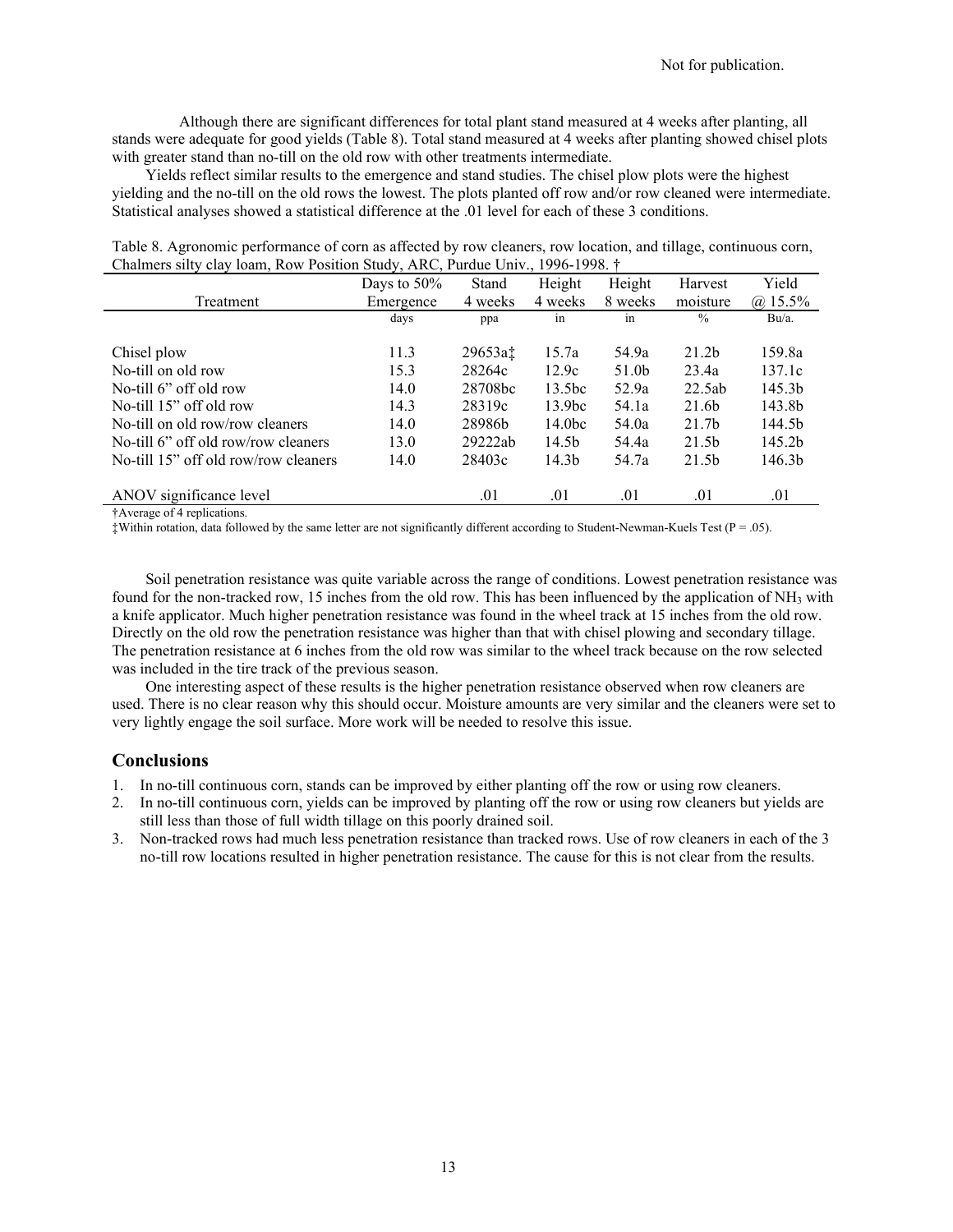# *Managing Soybean Cyst Nematode by Changing Soybean Variety on the Go*

SCN is the most serious soybean pest in the US (Protect Your Soybean Profits: Manage Soybean Cyst Nematode, United Soybean Board, 1993). The use of resistant varieties can reduce yield loss to this pest. Some soybean variety tests show a decreased yield potential for resistant versus susceptible varieties when planted in noninfected soils. If this is true, then planting a resistant variety in the infested portions of a field, and a susceptible variety in non-infested portions should maximize yields

## **Project Goals**

- Determine if planting of a resistant variety in SCN infected areas of a field and a susceptible variety in noninfected areas will maximize yields.
- Compare these 2 varieties in a non-infested field.
- Test variable variety drill.
- Determine how to map SCN infected areas.
- Develop GPS controls for changing variety.

## **Locations, West Lafayette, IN.**

- Erwin Field: Continuous soybean with areas of severe SCN infection.
- **Powell Field: Rotation corn/soybeans and no history of SCN.**

## **Treatments**

- 1. Resistant variety.
- 2. Susceptible variety.
- 3. Resistant in high SCN, susceptible in low SCN.
- 4. Resistant in low SCN, susceptible in high SCN.

### **Procedures**

- The drill was loaded with resistant in front hopper and susceptible in rear hopper.
- Field flagged for each treatment with areas marked to plant susceptible and resistant. Areas determined by soil elevation with SCN sampling to be done during year.
- Hoppers switched manually on the go in tractor cab. (Plans are to GPS control this in future.)

| <b>CULTURAL PRACTICES USED 1998</b><br>Variable Variety/Soybean Cyst Nematode Study |       |                                   |       |                                  |  |  |
|-------------------------------------------------------------------------------------|-------|-----------------------------------|-------|----------------------------------|--|--|
| Item                                                                                |       | Erwin Field                       |       | Powell Field                     |  |  |
|                                                                                     | Date  |                                   | Date  |                                  |  |  |
| Previous crop                                                                       |       | Soybeans                          | 1995  | Corn                             |  |  |
|                                                                                     |       | Soybeans                          | 1996  | Soybeans                         |  |  |
|                                                                                     |       | Soybeans                          | 1997  | Corn                             |  |  |
| Spring tillage                                                                      | 5/22  | 2 passes field cultivate          |       | No-till                          |  |  |
| Variety planted                                                                     | 6/1   | Pioneer 9352, susceptible to SCN  | 5/30  | Pioneer 9352, susceptible to SCN |  |  |
|                                                                                     |       | Pioneer 9362, resistant to SCN    |       | Pioneer 9362, resistant to SCN   |  |  |
| Seeding rate                                                                        |       | $160,000$ seeds/a.                |       | $160,000$ seeds/a.               |  |  |
| Planting speed                                                                      |       | $6.5$ mph                         |       | $6.5$ mph                        |  |  |
| Weed control                                                                        | 5/22  | Incorporate 2.5 pt/a. Broadstrike |       |                                  |  |  |
|                                                                                     |       | plus Dual                         |       |                                  |  |  |
| Harvest                                                                             | 10/12 | 15'x1150'                         | 10/16 | 15'x300'                         |  |  |
| Fertilizer                                                                          | 11/17 | Potash $350$ lb./a.               |       |                                  |  |  |
|                                                                                     |       |                                   |       |                                  |  |  |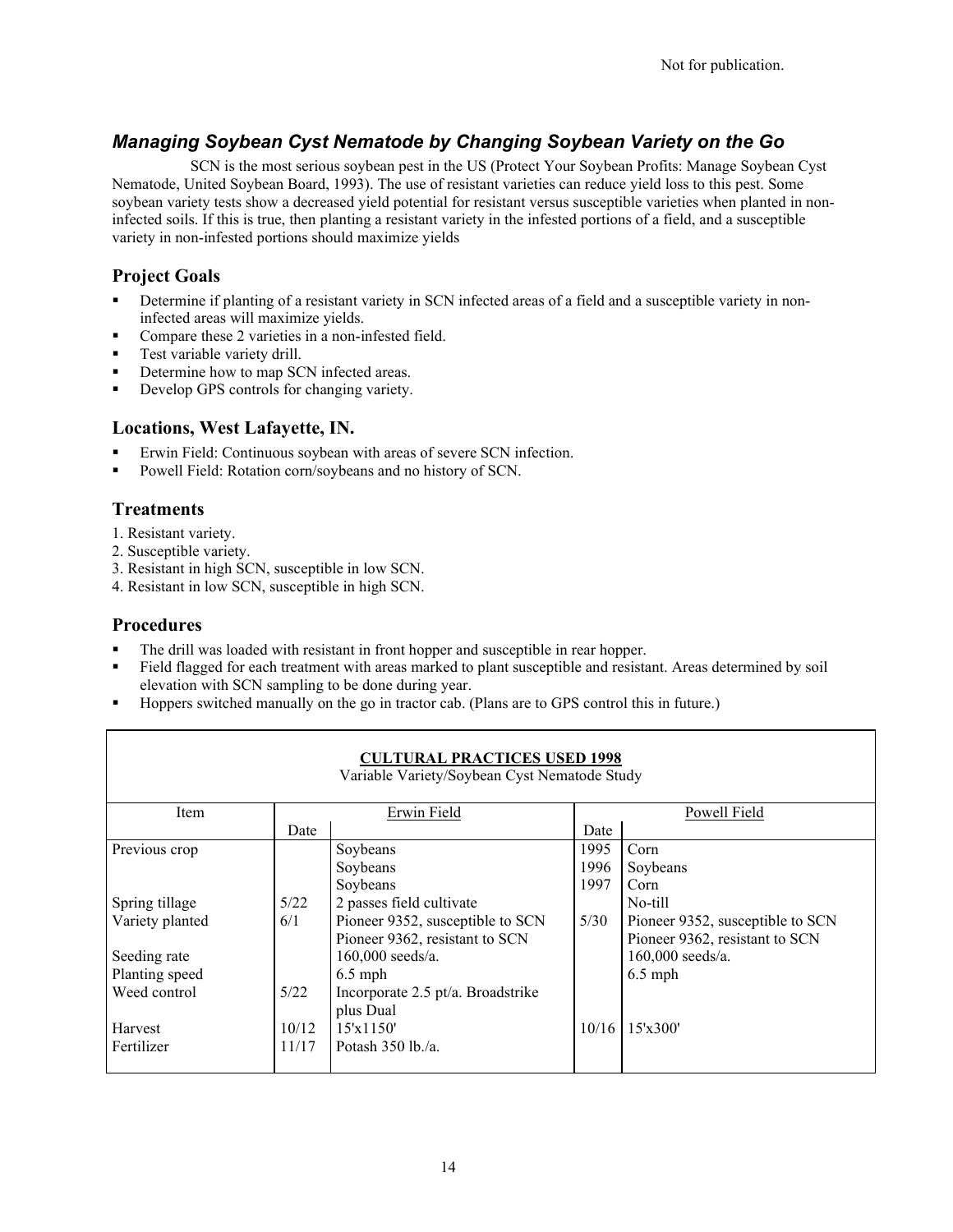| Soil Zone | Soil Topography | SCN per 250cc of Soil                | SCN per 250cc of Soil                 | Soil Fertility |
|-----------|-----------------|--------------------------------------|---------------------------------------|----------------|
|           |                 | Before Planting.                     | After Harvest                         | Potassium ppm  |
|           | Low             | $17$ cysts/845 eggs                  | 77 cysts/7,750 eggs                   | 105 Medium     |
|           |                 | High                                 | Extremely high                        |                |
|           | High            | $6$ cysts/225 eggs                   | $25$ cysts/ $2,500$ eggs              | 75 Low         |
|           |                 | Low                                  | Very high                             |                |
|           | Low             | $18 \text{ cysts}/1200 \text{ eggs}$ | $50 \text{ cysts}/4,950 \text{ eggs}$ | 91 Medium      |
|           |                 | High                                 | Extremely high                        |                |
|           | High            | $9$ cysts/650 eggs                   | 32 cysts/3,250 eggs                   | 63 Low         |
|           |                 | Medium                               | Extremely high                        |                |
|           |                 |                                      |                                       |                |

Table 9. Soybean Cyst Nematode counts and soil fertility by soil topography, Erwin Field, 1998.

|  | Table 10. Soybean Cyst Nematode counts by soil topography, Powell Field, 1998. |
|--|--------------------------------------------------------------------------------|
|  |                                                                                |

| Soil Zone | Soil Topography | SCN per 250cc of Soil                               | SCN per 250cc of Soil |
|-----------|-----------------|-----------------------------------------------------|-----------------------|
|           |                 | Before Planting.                                    | After Harvest         |
|           | Low.            | $1$ cysts/50 eggs                                   | No samples taken      |
|           | High            | Low<br>$6 \text{ cysts}/420 \text{ eggs}$<br>Medium | No samples taken      |

Table 11. Agronomic performance of soybean as affected by SCN, Drummer si.c.l., Raub-Brenton complex, Throckmorton si.l., Chalmers si.c.l., continuous soybean, Erwin Field near Agronomy Research Center, 1998. †

| укинотон энн. Спаннею энен. сониндодь во госан. Египт т том неаг дегононгу кеведен сентет. 1770. - |       |        |        |                                                          |             |         |               |  |
|----------------------------------------------------------------------------------------------------|-------|--------|--------|----------------------------------------------------------|-------------|---------|---------------|--|
|                                                                                                    |       |        |        |                                                          | Weigh Buggy |         | Yield Monitor |  |
|                                                                                                    | Stand | Height | Height | Harvest                                                  | Yield       | Harvest | Yield         |  |
| Treatment                                                                                          |       |        |        | 4 weeks 4 weeks 8 weeks moisture $\omega$ 15.5% moisture |             |         | @15.5%        |  |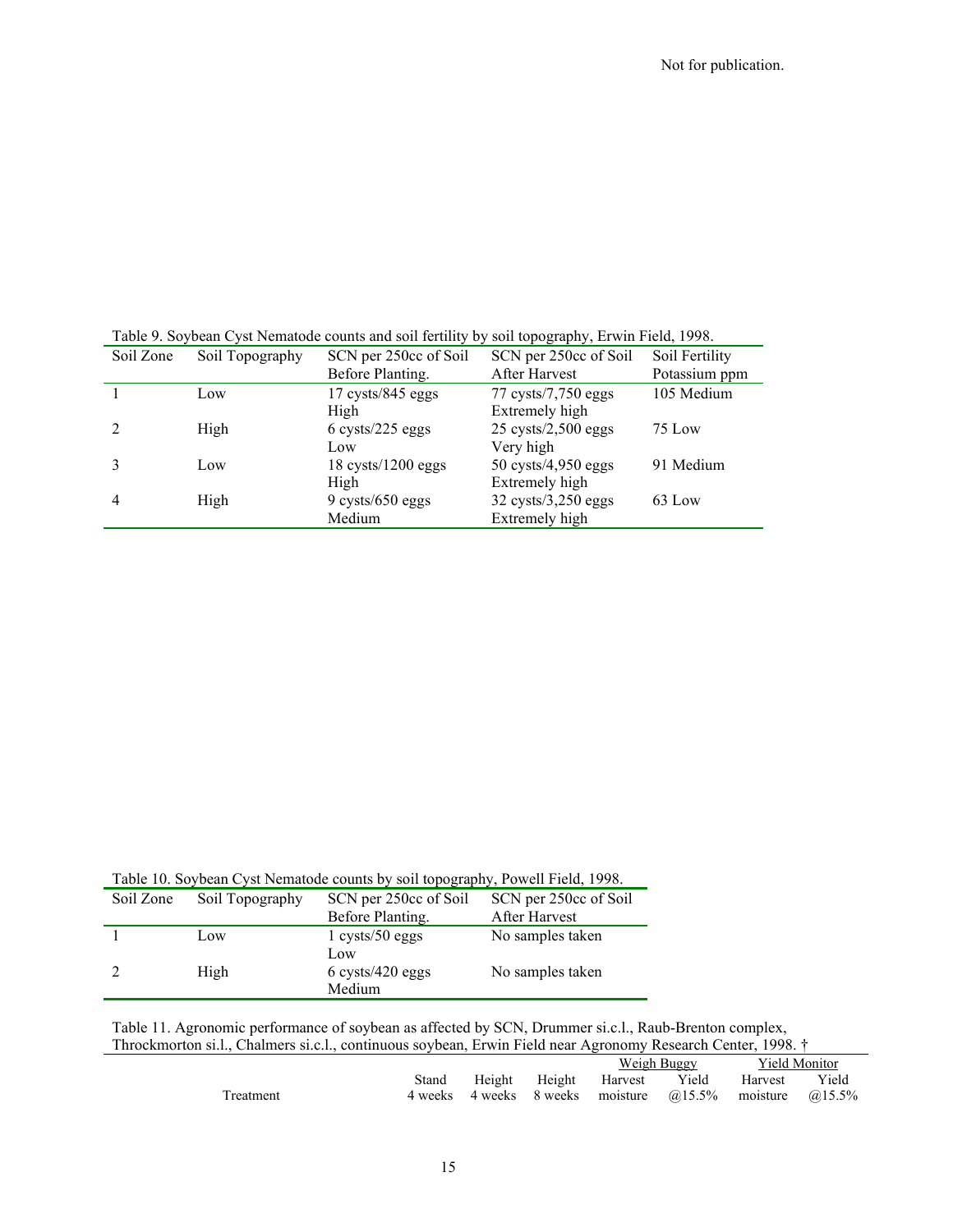|                                               | ppa    | ın  | 1n   | $\%$               | Bu/a.             | $\%$ | Bu/a. |
|-----------------------------------------------|--------|-----|------|--------------------|-------------------|------|-------|
| Resistant                                     | 142780 | 5.6 | 19.8 | $12.6a$ $\ddagger$ | 42.1a             | 11.5 | 41.0  |
| Susceptible                                   | 151008 | 5.5 | 20.7 | 12.2 <sub>b</sub>  | 40.2 <sub>b</sub> | 11.1 | 39.2  |
| Resistant-high ground/Susceptible-low ground  | 151008 | 5.6 | 19.8 | 12.4a              | 41.5ab            | 11.4 | 40.3  |
| Resistant-low ground /Susceptible-high ground | 153912 | 5.7 | 20.5 | 12.5a              | 40.7ab            | 11.2 | 39.5  |
| ANOV sig. Level                               | NS     | NS  | NS   | .01                | .02               | NS   | NS    |

†Average of 4 replications.

‡Within rotation, data followed by the same letter are not significantly different according to Student-Newman-Kuels Test (P = .05).

| Table 12. Agronomic performance of soybean as affected by SCN, Drummer si.c.l. and Rockfield si.l., rotation |  |
|--------------------------------------------------------------------------------------------------------------|--|
| sovbean/corn, Powell Field near Agronomy Research Center, 1998. <sup>†</sup>                                 |  |

|                                               |         |                  |         | Weigh Buggy   |                   | <b>Yield Monitor</b> |                   |
|-----------------------------------------------|---------|------------------|---------|---------------|-------------------|----------------------|-------------------|
|                                               | Stand   | Height           | Height  | Harvest       | Yield             | Harvest              | Yield             |
| Treatment                                     | 4 weeks | 4 weeks          | 8 weeks | moisture      | $@.15.5\%$        | moisture             | $(a)$ 15.5%       |
|                                               | ppa     | 1n               | 1n      | $\frac{0}{0}$ | Bu/a.             | $\frac{0}{0}$        | Bu/a.             |
| Resistant                                     | 164560  | 5.5a             | 21.6    | 11.5          | 48.1 <sub>b</sub> | 10.5                 | 47.3 <sub>b</sub> |
| Susceptible                                   | 151008  | 4.5 <sub>b</sub> | 20.8    | 11.4          | 56.0a             | 10.3                 | 53.9a             |
| Resistant-high ground/Susceptible -low ground | 166012  | 5.1ab            | 21.3    | 11.5          | 50.9ab            | 10.4                 | 49.1ab            |
| Resistant-low ground /Susceptible-high ground | 130196  | 5.1ab            | 21.6    | 11.4          | 53.9a             | 10.3                 | 51.2ab            |
| ANOV sig. Level                               | NS      | .05              | NS      | NS            | .02               | NS                   | .04               |
|                                               |         |                  |         |               |                   |                      |                   |

†Average of 4 replications.

‡Within rotation, data followed by the same letter are not significantly different according to Student-Newman-Kuels Test (P = .05).

#### **Conclusions after 1st year.**

SCN:

- Predicting extent of infected areas is difficult without a known history of the field.
- Visual observation of plant symptoms is not adequate. Soil samples are needed for areas of suspected SCN.
- Low or medium SCN populations can increase significantly through the year.

Equipment we used:

- The Case-IH Progeny drill worked well with excellent seed placement and no problems with residue flow. After replacement of one hydraulic valve early in the season we had precise on/off switching of hoppers. A second valve appeared to have allowed "creeping" of second hopper's seed drive by season's end, thus contaminating one treatment with seed from second treatment. These unwanted soybean plants were removed by hand hoeing. This valve needs replaced for 1999.
- Manually switching of hoppers on the go is adequate for plots, but would be fatiguing in large field. This function needs to be GPS controlled.

Yields:

- Resistant variety in infected soils yielded best.
- Susceptible variety in non-infected soils yielded best.
- Data was inconclusive on mixed pass treatments due to extent of SCN infected soils.

**Maximizing yields by changing varieties on the go depends on clearly defining and mapping SCN infected areas of a field. Planting resistant varieties in the "hot spots" appears beneficial but it is not clear that planting susceptible varieties in the rest of the field can maximize yield potential.**

### *Weigh Buggy vs. Yield Monitor Comparison*

We compared harvest data collection methods of using a stationary electronic weigh buggy versus a combine mounted yield monitor. The Erwin field plots were 15 feet wide and 1150 feet long. The Powell field plots were 15 feet wide and 300 feet long. Each plot was harvested with the combine and yield monitor data for total weight of grain harvested and grain moisture recorded before dumping into the weigh buggy. Other data recorded from the monitor included load number, plot length and grain yield. Weight of grain was recorded from the weigh buggy scale with moisture taken with a hand held Dickey-John moisture meter. Yields were corrected for grain moisture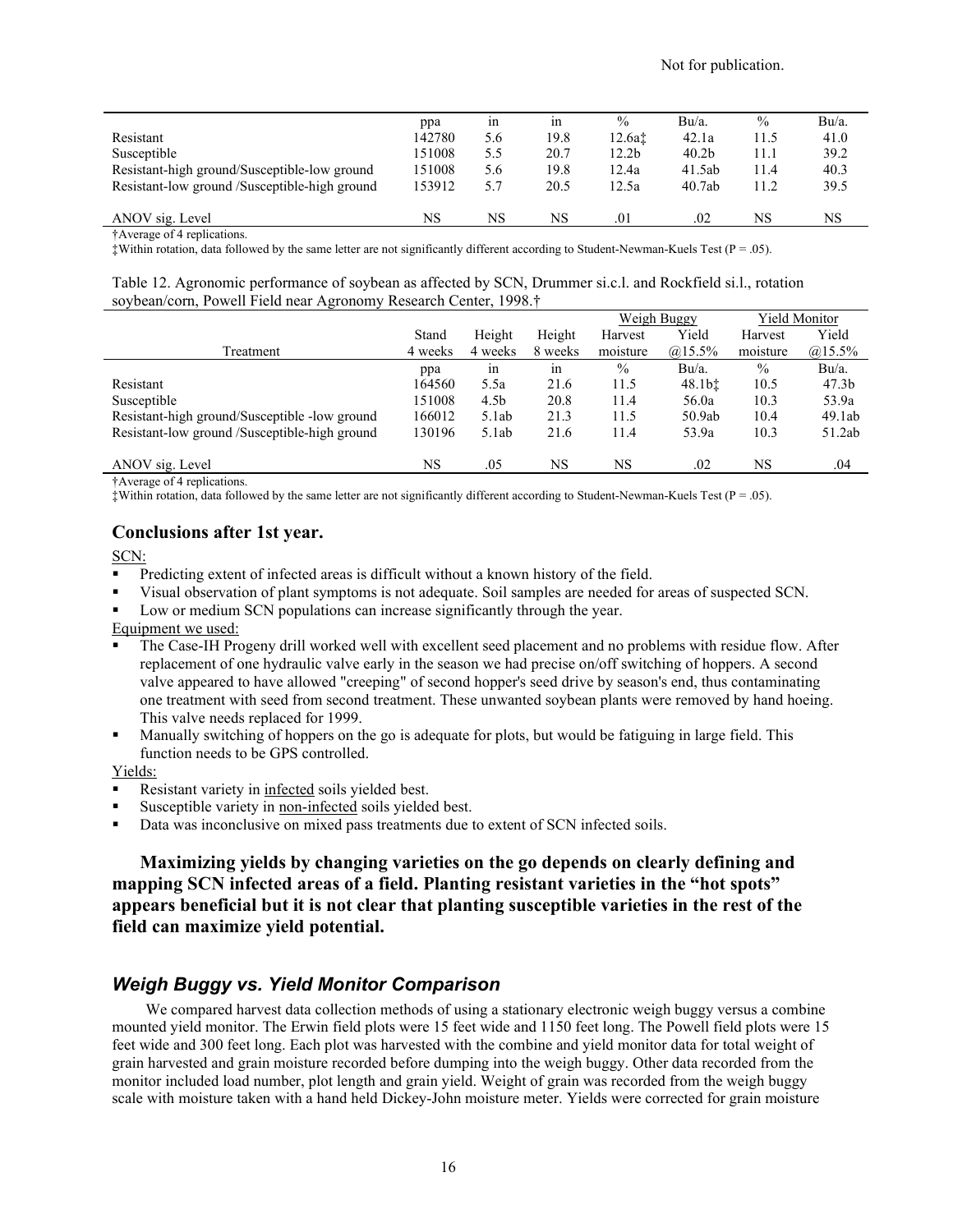and are presented in Table 11 and 12. Figure shows experiment yield average for each field by data collection method. The percentage yield difference between the two methods was 2.7% for the longer Erwin field and 3.6% for the shorter Powell field.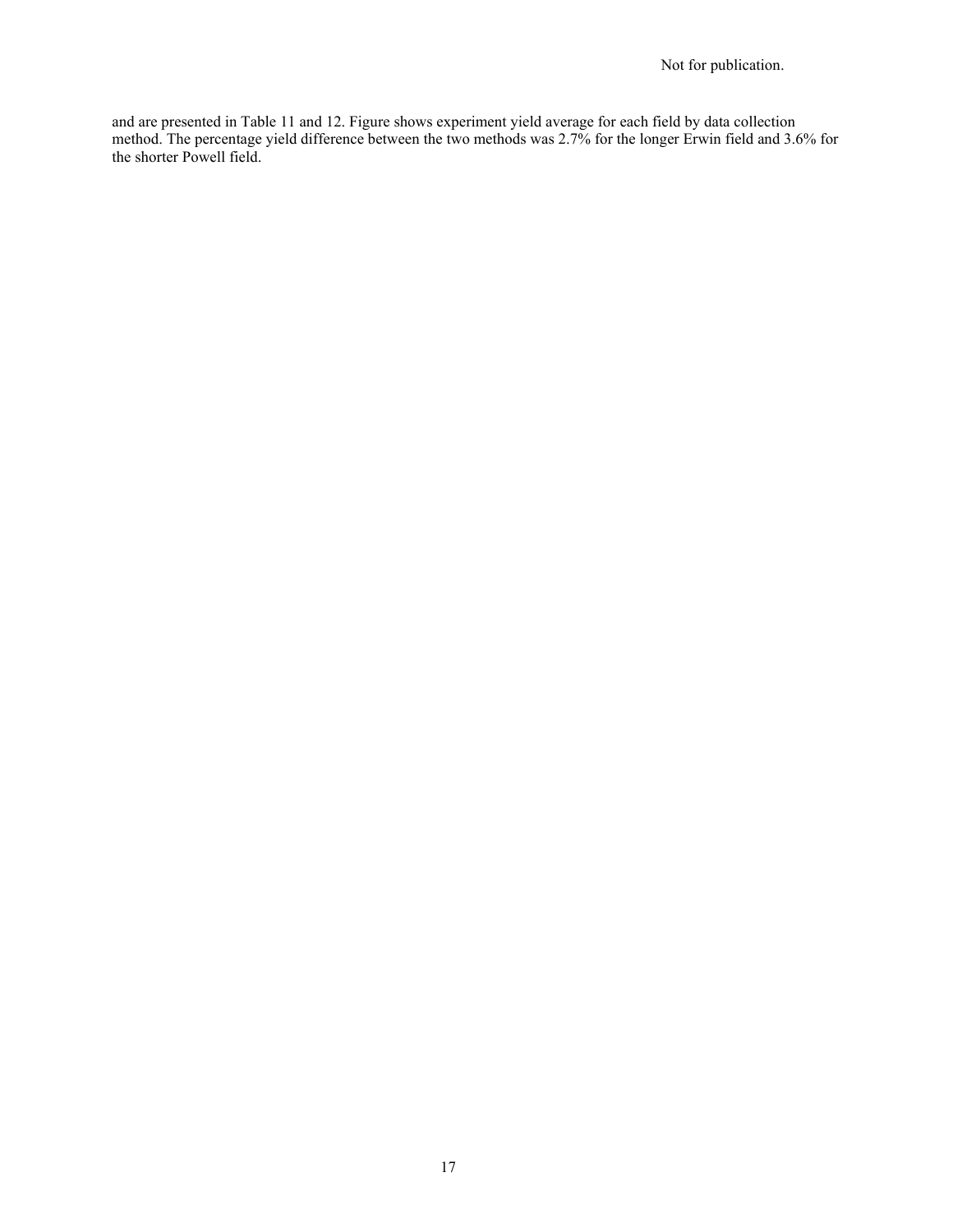# **PINNEY PURDUE AGRICULTURAL CENTER**

### *Long Term Tillage Study*

In this study we will be investigating crop residue/soil temperature/tillage relationships and their effects on crop growth and yield. In this northern Indiana location, cold soil temperatures limit no-till crop performance. Most farmers in this area use full width primary tillage with 2 secondary tillage passes to prepare a suitable seedbed. Our plans are to use a wide variety of tillage equipment to determine if there is a level of tillage that will preserve crop residues on the soil surface for erosion control, yet give satisfactory yields. The practices are designed to leave crop residue levels ranging from none to as much as possible with a number of levels in between. We are looking for the most effective mix to insure both soil protection and production. This has been a frequently expressed concern in northern Indiana and one in which farmers have real interest.

This study will be a good start toward addressing questions that area farmers have raised about reduced tillage. We feel this is finally going to provide the comparisons that farmers have been asking for on the soils that are most troublesome. This study was set up in the field in 1996 with proper row direction and cropping sequence. The study will continue for at least 4 years.

| <b>Crop Rotations</b> | <b>Tillage Treatments</b>                         | Data to be Collected        |
|-----------------------|---------------------------------------------------|-----------------------------|
| Continuous corn       | Fall chisel, spring disk and combo-mulch-finisher | Soil compaction             |
| Corn/soybean          | Fall chisel, spring combo-mulch-finisher          | Residue cover               |
| Soybean/corn          | Fall aerator, spring aerator                      | Soil temperatures           |
|                       | Fall disk, spring combo-mulch-finisher            | Week 4 stand and height     |
|                       | No-till                                           | Week 8 height               |
|                       |                                                   | % grain moisture at harvest |
|                       |                                                   | Yield                       |
|                       |                                                   |                             |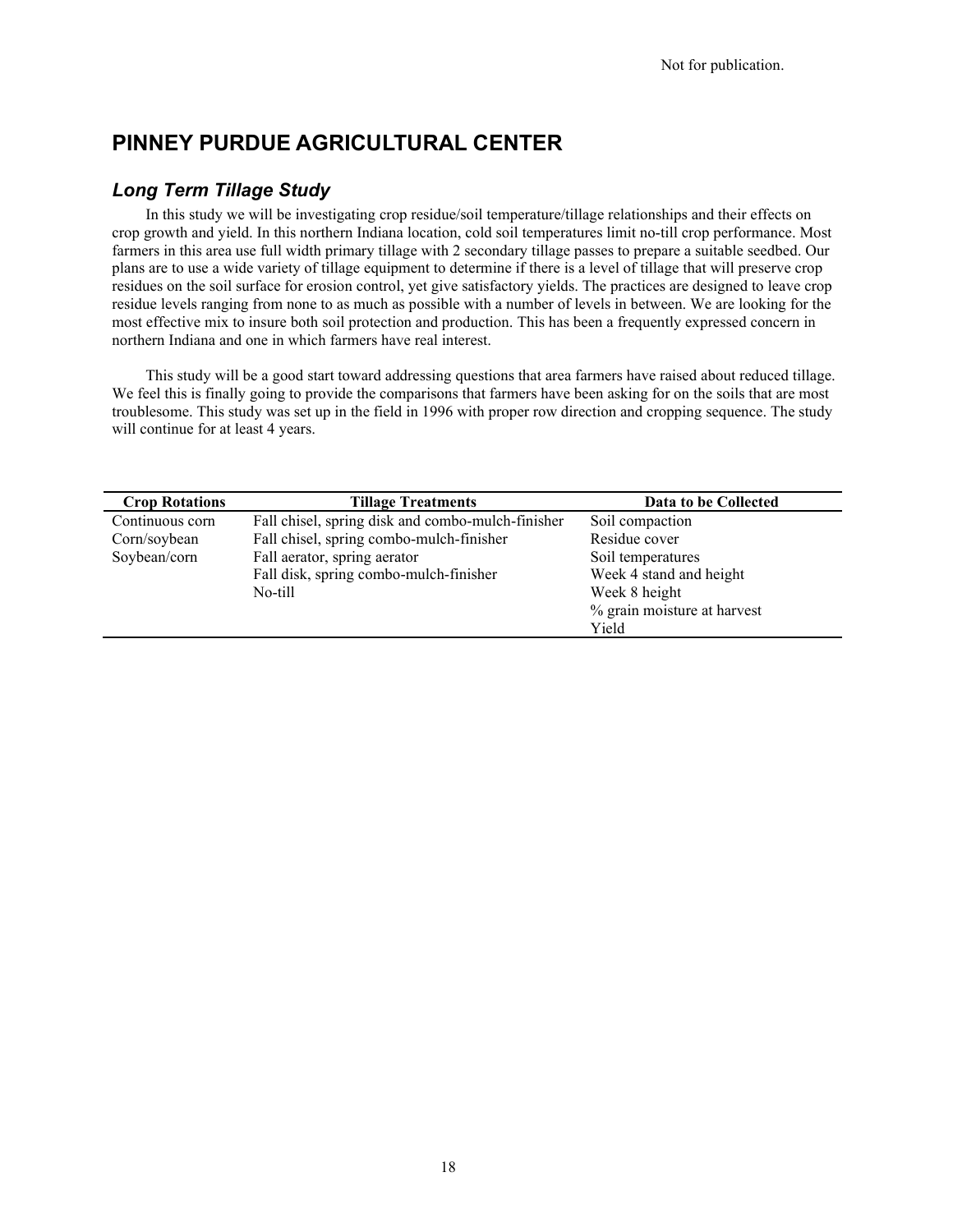| <b>CULTURAL PRACTICES USED 1998</b><br>Long Term Tillage Study, Fields B3 & C3, Pinney Purdue Agricultural Center |                      |                                                                                                                                                                                                                |               |                                                                                                                                                                                            |  |  |  |  |
|-------------------------------------------------------------------------------------------------------------------|----------------------|----------------------------------------------------------------------------------------------------------------------------------------------------------------------------------------------------------------|---------------|--------------------------------------------------------------------------------------------------------------------------------------------------------------------------------------------|--|--|--|--|
| Item                                                                                                              |                      | Corn                                                                                                                                                                                                           |               | Soybean                                                                                                                                                                                    |  |  |  |  |
|                                                                                                                   | Date                 | Application                                                                                                                                                                                                    | Date          | Application                                                                                                                                                                                |  |  |  |  |
| Spring tillage<br>Nitrogen fertilizer                                                                             | 4/24<br>4/25         | 2 passes with aerator: Case-IH 7220<br>tractor w/duals, 6 mph, and 2.5-<br>degree angle on aerator gangs.<br>NH <sub>3</sub> @ 150 LB/a. N, 5-knife<br>applicator w/double rate on outside<br>knives, 4.7 mph. | 4/24          | 1 pass with aerator: Case-IH 7220<br>tractor w/duals, 6 mph, and 5-degree<br>angle on aerator gangs.<br>None.                                                                              |  |  |  |  |
| Secondary tillage                                                                                                 | $5/12$               | Disk and/or field cultivate as<br>required by treatment.                                                                                                                                                       | $5/15$        | Disk and/or field cultivate as<br>required by treatment.                                                                                                                                   |  |  |  |  |
| Hybrid/Variety planted<br>Seeding rate<br>Starter fertilizer/planter                                              | 5/12                 | Pioneer 3489 (108 day).<br>27,700 seeds/a.<br>19-17-0 @ 125 LB/a., 2 inches to the<br>side and 2 inches below the seed.                                                                                        | 5/15          | Pioneer 9306.<br>200,000 seeds/a.<br>None.                                                                                                                                                 |  |  |  |  |
| Insecticide/planter<br>Weed control                                                                               | 5/12                 | Force 3G, 5 oz/1000 row feet.<br>Pre-emergence with field cultivator:<br>Atrazine 0.5 LB/a.<br>Extrazine 1.5 LB/a.<br>Dual 2 pt/a.                                                                             | 5/7           | None<br>Early pre-emergence:<br>Roundup Ultra 24 ounces/a.<br>2,4-DLV 16 ounces/a.<br>on Aerway and no-till plots.                                                                         |  |  |  |  |
|                                                                                                                   |                      | Roundup 1.5 pt/a.<br>Broadcast with 8008 flat fan nozzles<br>on 20" centers at 5.5 mph, 20<br>gallons water/a.                                                                                                 | 5/15          | Pre-emergence with field cultivator:<br>Prowl 2 pt/a.<br>Roundup Ultra 1 pt/a.<br>Broadcast with XR 8008 flat fan                                                                          |  |  |  |  |
|                                                                                                                   | 6/10                 | Post-emergence with trailer sprayer:<br>Accent 2/3 oz/a.<br>Atrazine 4L 2pt/a.<br>Ammonium sulfate 2 LB/a.                                                                                                     | 2/22          | nozzles on 20" centers at 5.5 mph, 20<br>gallons water/a.<br>Post-emergence with trailer sprayer:<br>Cobra 4 oz/a.<br>Pursuit 4 oz/a.<br>28% 2 qt/a.<br>Surfactant 1 qt/100 gallons water. |  |  |  |  |
| Cultivation<br>Harvest<br>Fall tillage                                                                            | 6/4<br>10/5<br>10/19 | Once as required by treatment.<br>All 6 rows, 130 ft.<br>Fall chisel with leveling bar.<br>Fall disk, no harrow.<br>Fall soil-aerator at 7 mph, 2.5-degree<br>angle on gang, no weights, one pass.             | 9/28<br>10/19 | None<br>Whole plot, 130 ft.<br>Fall chisel with leveling bar.<br>Fall disk, no harrow.<br>Fall soil-aerator at 7 mph, 2.5-degree<br>angle on gang, no weights, one pass.                   |  |  |  |  |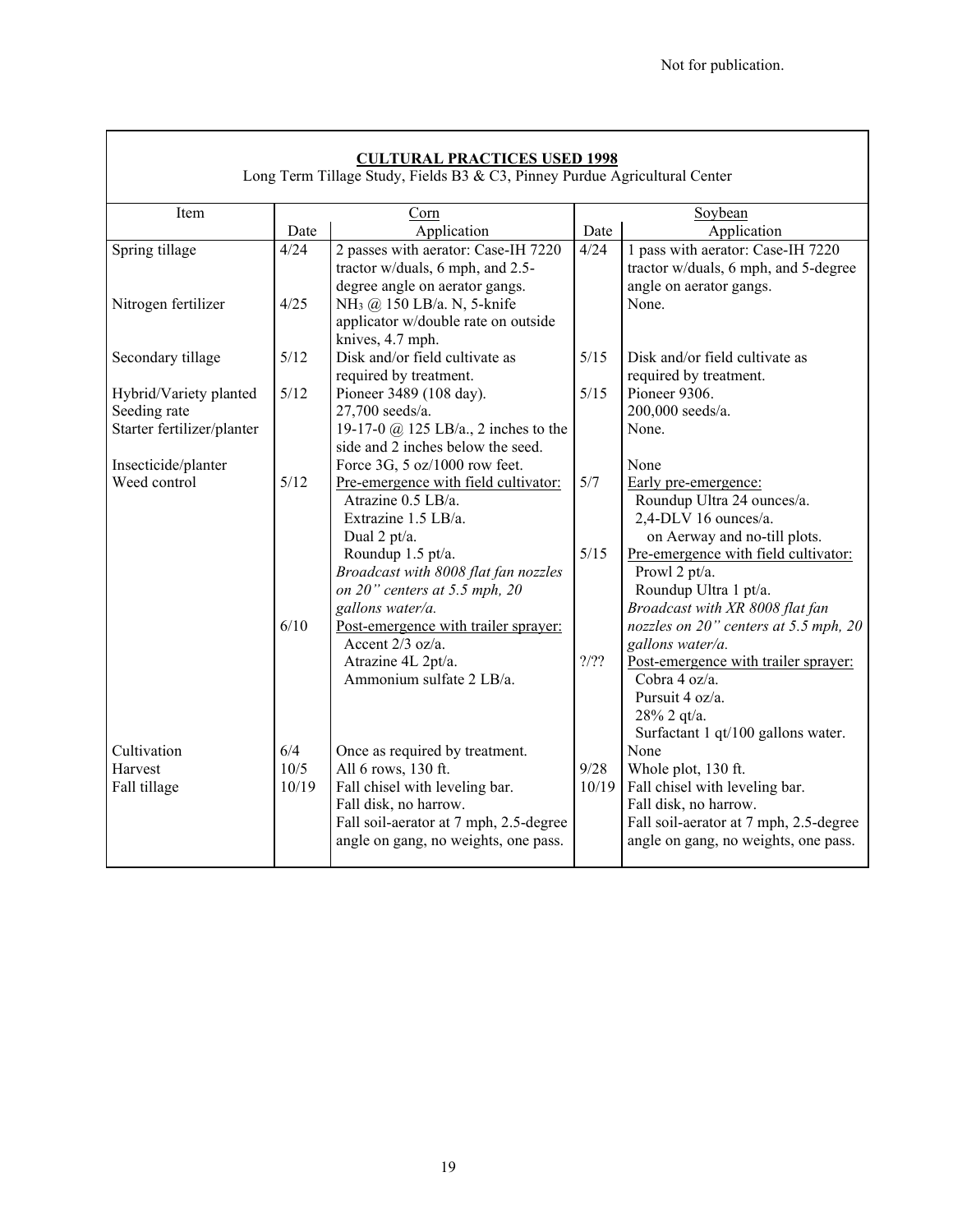## **Soil temperatures:**

Soil temperatures were measured using maximum-minimum thermometers placed in the new row at 2 inches from soil surface. Temperatures were recorded daily and thermometers reset to capture the maximum-minimum temperatures for the period until next reading. No-till planting had the lowest average daily maximum soil temperature in monoculture and spring aerator the lowest in rotation (See Fig. 9). All levels of tillage increased the daily maximum soil temperature. Minimum soil temperatures for all treatments measured within a 3-degree range (See Fig. 10).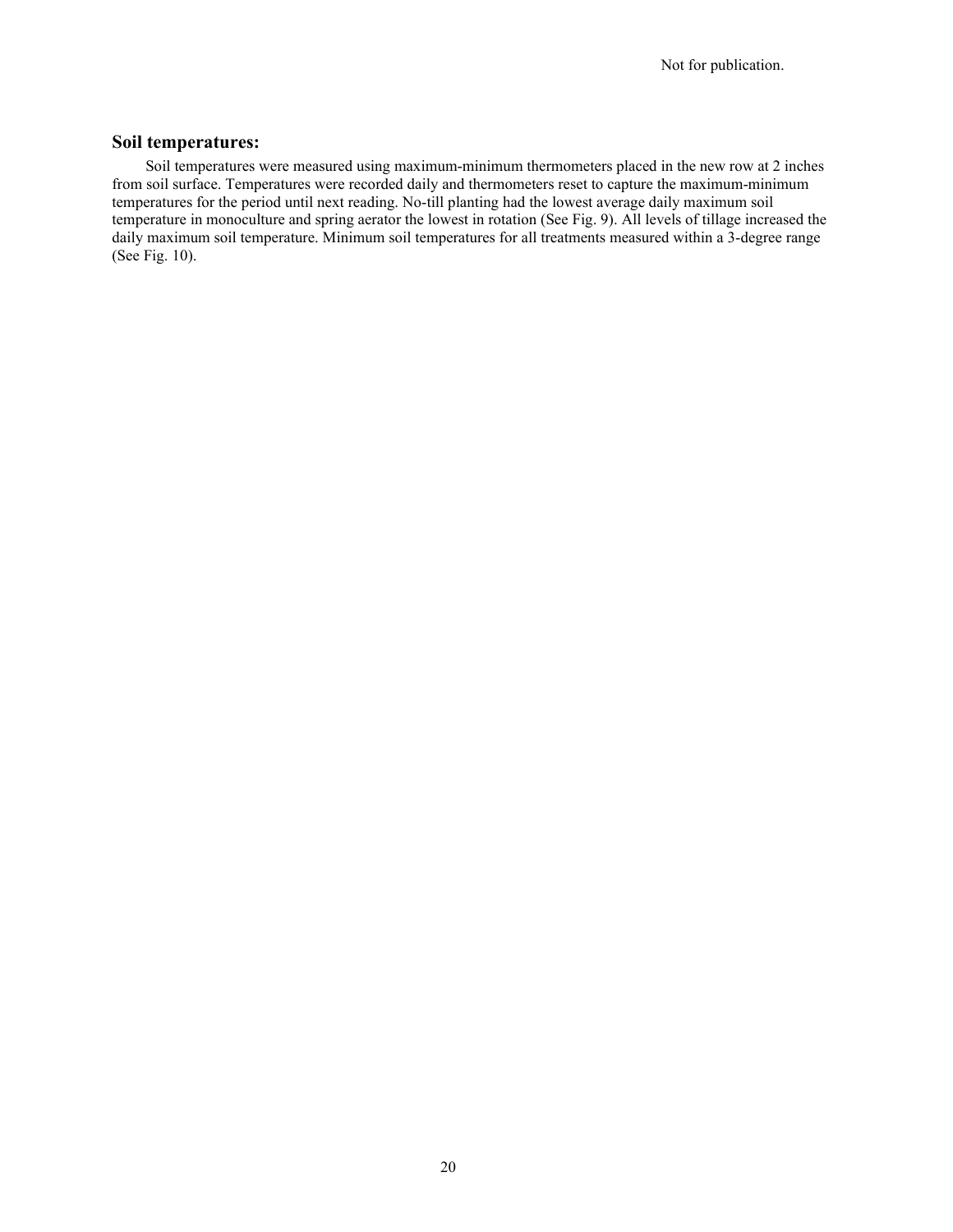#### **Stand, growth, and yield -- Corn.**

Continuous corn. One of our goals for the tillage treatments is to achieve various levels of residue cover. Our one spring pass of the aerator at the least aggressive setting of the machine did not reduce residue cover as compared to no-till (Table 13). For the 1999 crop we made 1 pass with the aerator in the fall and will make another pass before planting in the spring. These 2 passes with the aerator should reduce residue cover compared to no-till. Our goal is that after 2 passes we will have approximately 50% residue cover. There were no significant differences for stand or plant height at 4 weeks after planting among treatments. By 8 weeks after planting, the aerator and no-till treatments were significantly shorter (.01 level). The aerator and no-till treatments yielded significantly less (.01 level) than the tilled treatments. It appeared that the aerator and no-till were slower developing through the year and this was reflected in the yields.

Rotation corn/soybeans. The aerator did reduce residue cover compared to no-till from 63% to 42%, respectively (Table 15). For the 1999 crop we made 1 pass with the aerator in the fall and will make another pass before planting in the spring. The aerator and no-till treatments yielded significantly less than chisel/disk/field cultivator and disk/field cultivator treatments. The chisel/field cultivator treatment was intermediate.

|          | $\frac{1}{2}$                |                 |         |                   |                   |                    |                    |
|----------|------------------------------|-----------------|---------|-------------------|-------------------|--------------------|--------------------|
| Previous |                              | Residue         | Stand   | Height            | Height            | Harvest            | Yield              |
|          |                              | cover           |         |                   |                   |                    |                    |
| crop     | Tillage                      | after planting  | 4 weeks | 4 weeks           | 8 weeks           | moisture           | $@15.5\%$          |
|          |                              | $\frac{0}{0}$   | ppa     | in                | in                | $\frac{0}{0}$      | Bu/a.              |
| Corn     | Chisel/disk/field cultivator | 15c             | 25458   | 19.2              | 77.0a             | 19.5c              | 188.4a             |
|          | Chisel/field cultivator      | 21c             | 24416   | 19.9              | 78.9a             | 19.4c              | 187.1a             |
|          | Aerator                      | 74a             | 26500   | 15.7              | 68.3c             | 20.6ab             | 157.2 <sub>b</sub> |
|          | Disk/field cultivator        | 53 <sub>b</sub> | 24917   | 17.5              | 73.7 <sub>b</sub> | 20.0 <sub>bc</sub> | 180.4a             |
|          | No-till                      | 82a             | 27250   | 15.6              | 68.6c             | 20.9a              | 156.0b             |
| Soybean  | Chisel/disk/field cultivator | 3c              | 26458   | 22.0a             | 84.5a             | 18.8b              | 195.6a             |
|          | Chisel/field cultivator      | 6c              | 27541   | 19.1ab            | 82.3a             | 19.1 <sub>b</sub>  | 186.6b             |
|          | Aerator                      | 42 <sub>b</sub> | 25833   | 16.6 <sub>b</sub> | 71.6b             | 20.1a              | 170.7c             |
|          | Disk/field cultivator        | 10c             | 27583   | 19.3ab            | 81.1a             | 19.3 <sub>b</sub>  | 196.1a             |
|          | No-till                      | 63a             | 26958   | 17.4 <sub>b</sub> | 72.2 <sub>b</sub> | 20.0a              | 170.0c             |

Table 13. Agronomic performance of corn as affected by tillage and rotation, Sebewa loam, Long Term Tillage Study, Pinney Purdue Agricultural Center, 1998.†

†Average of 4 replications.

‡Within rotation, data followed by the same letter are not significantly different according to Student-Newman-Kuels Test (P = .05).

|                         | Residue cover  | Stand                  | Height  | Height  | Harvest  | Yield |  |  |  |  |
|-------------------------|----------------|------------------------|---------|---------|----------|-------|--|--|--|--|
| Variable                | after planting | 4 weeks                | 4 weeks | 8 weeks | moisture | Bu/a. |  |  |  |  |
|                         |                | -Significance Level--- |         |         |          |       |  |  |  |  |
|                         |                |                        |         | Corn    |          |       |  |  |  |  |
| Tillage                 | .01            | NS                     | .01     | .01     | .01      | .01   |  |  |  |  |
| Previous crop           | .02            | .05                    | .07     | NS      | .09      | NS    |  |  |  |  |
| Tillage x previous crop | .01            | .01                    | NS      | .07     | NS       | .02   |  |  |  |  |

#### Table 14. Analysis of variance summary, tillage data, corn, Long Term Tillage Study, PPAC, 1998.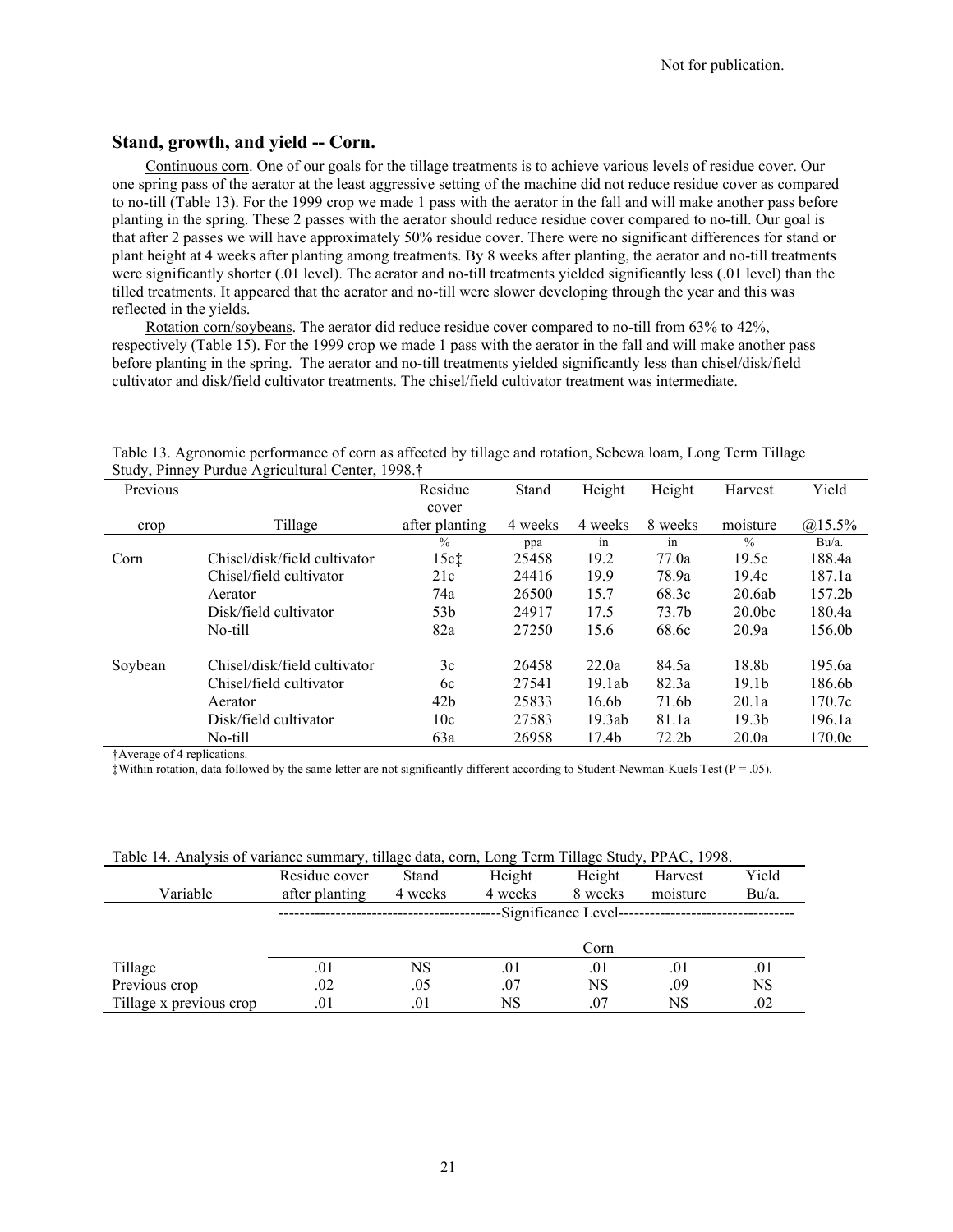|          | $1 + 1$                      |                 |         |                   |                    |                   |                    |
|----------|------------------------------|-----------------|---------|-------------------|--------------------|-------------------|--------------------|
| Previous |                              | Residue         | Stand   | Height            | Height             | Harvest           | Yield              |
|          |                              | cover           |         |                   |                    |                   |                    |
| crop     | Tillage                      | after planting  | 4 weeks | 4 weeks           | 8 weeks            | moisture          | $@15.5\%$          |
|          |                              | $\frac{0}{0}$   | ppa     | in                | in                 | $\frac{0}{0}$     | Bu/a.              |
| Corn     | Chisel/disk/field cultivator | 18di            | 25479   | 12.1a             | 51.0a              | 21.4b             | 187.8ab            |
|          | Chisel/field cultivator      | 30c             | 25125   | 12.3a             | 52.7a              | 21.3 <sub>b</sub> | 190.8a             |
|          | Aerator                      | 73a             | 25229   | 9.6 <sub>b</sub>  | 46.7 <sub>bc</sub> | 22.0a             | 169.3c             |
|          | Disk/field cultivator        | 62 <sub>b</sub> | 25167   | 10.9ab            | 48.5b              | 22.1a             | 182.3 <sub>b</sub> |
|          | No-till                      | 76a             | 25729   | 9.4 <sub>b</sub>  | 45.8c              | 22.5a             | 170.4c             |
| Soybean  | Chisel/disk/field cultivator | 4c              | 26354   | 13.6a             | 57.9a              | 20.9              | 201.3a             |
|          | Chisel/field cultivator      | 7c              | 27188   | 12.2ab            | 57.1a              | 20.9              | 199.0a             |
|          | Aerator                      | 36 <sub>b</sub> | 26063   | 10.7 <sub>b</sub> | 50.5c              | 21.1              | 189.2 <sub>b</sub> |
|          | Disk/field cultivator        | 10c             | 27020   | 12.1ab            | 54.4b              | 21.2              | 200.9a             |
|          | No-till                      | 46a             | 26917   | 11.1 <sub>b</sub> | 50.4c              | 21.4              | 187.3b             |

Table 15. Agronomic performance of corn as affected by tillage and rotation, Sebewa loam, Long Term Tillage Study, Pinney Purdue Agricultural Center, 1997-98.†

†Average of 4 replications.

‡Within rotation, data followed by the same letter are not significantly different according to Student-Newman-Kuels Test (P = .05).

| Table 16. Analysis of variance summary, tillage data, corn, Long Term Tillage Study, PPAC, 1997-98. |  |  |
|-----------------------------------------------------------------------------------------------------|--|--|
|                                                                                                     |  |  |

|                         | Residue cover              | Stand   | Height  | Height  | Harvest  | Yield |  |  |  |
|-------------------------|----------------------------|---------|---------|---------|----------|-------|--|--|--|
| Variable                | after planting             | 4 weeks | 4 weeks | 8 weeks | moisture | Bu/a. |  |  |  |
|                         | --Significance Level------ |         |         |         |          |       |  |  |  |
|                         | Corn                       |         |         |         |          |       |  |  |  |
| Tillage                 | .01                        | NS      | .01     | .01     | .01      | .01   |  |  |  |
| Previous crop           | .01                        | .01     | .03     | .02     | .06      | .01   |  |  |  |
| Tillage x previous crop | .01                        | NS      | NS      | NS      | NS       | .05   |  |  |  |

#### **Stand, growth, and yield -- Soybean.**

The tillage treatments did result in the various levels of residue cover that we wanted (See Table 17). With the addition of a fall aerator pass in the aerator treatment, we should reduce residue cover compared to the no-till treatment. Stands were erratic in the tilled plots this year due to poor seed to soil contact and dry weather after planting. The aerator and no-till treatments had sufficient soil moisture to support the higher stands. Yields were equal for all treatments.

Table 17. Agronomic performance of soybean as affected by tillage, Sebewa loam, rotation soybean/corn, Long Term Tillage Study, Pinney Purdue Agr Center, 1998.†

|                              | $-27$           |         |           |         |               |           |  |  |  |  |  |
|------------------------------|-----------------|---------|-----------|---------|---------------|-----------|--|--|--|--|--|
|                              | Residue cover   | Stand   | Height    | Height  | Harvest       | Yield     |  |  |  |  |  |
| Tillage                      | after planting  | 4 weeks | 4         | 8 weeks | moisture      | $@15.5\%$ |  |  |  |  |  |
|                              |                 |         | weeks     |         |               |           |  |  |  |  |  |
|                              | $\frac{0}{0}$   | ppa     | in        | in      | $\frac{0}{0}$ | Bu/a.     |  |  |  |  |  |
| Chisel/disk/field cultivator | 19d‡            | 112782b | 3.7       | 15.8    | 12.3          | 48.6      |  |  |  |  |  |
| Chisel/field cultivator      | 32c             | 96197b  | 3.6       | 15.4    | 12.1          | 48.3      |  |  |  |  |  |
| Aerator                      | 81a             | 153061a | 3.9       | 13.7    | 11.8          | 49.9      |  |  |  |  |  |
| Disk/field cultivator        | 52 <sub>b</sub> | 100935b | 3.5       | 13.4    | 11.9          | 45.1      |  |  |  |  |  |
| No-till                      | 81a             | 152114a | 4.2       | 15.3    | 12.1          | 51.0      |  |  |  |  |  |
| ANOV sig. level              | .01             | .01     | <b>NS</b> | NS      | <b>NS</b>     | <b>NS</b> |  |  |  |  |  |
|                              |                 |         |           |         |               |           |  |  |  |  |  |

†Average of 4 replications.

‡Data followed by the same letter are not significantly different according to Student-Newman-Kuels Test (P= .05).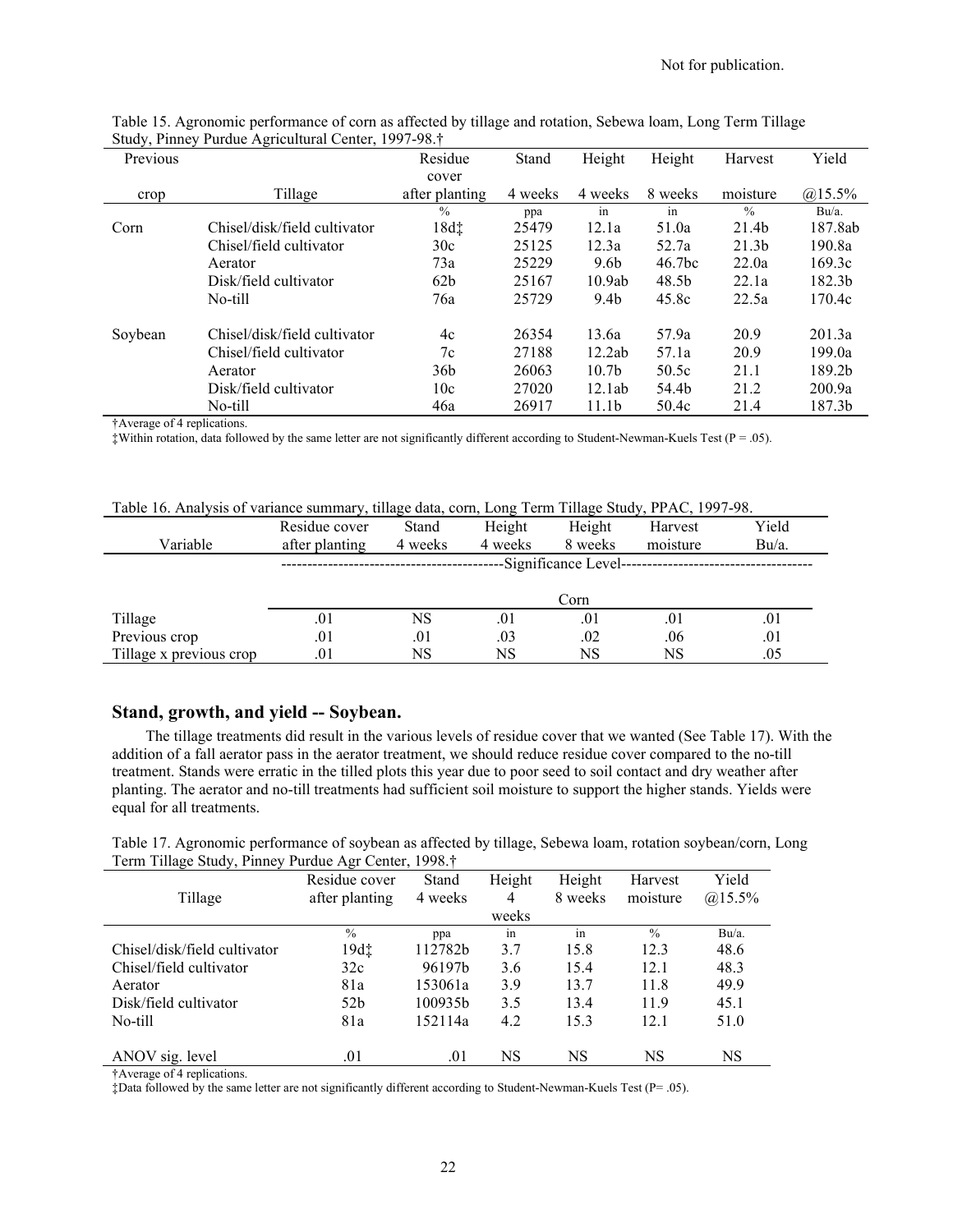| Table 18. Agronomic performance of soybean as affected by tillage, Sebewa loam, rotation soybean/corn, Long |  |  |  |  |  |
|-------------------------------------------------------------------------------------------------------------|--|--|--|--|--|
| Term Tillage Study, Pinney Purdue Agr Center, 1997-98.†                                                     |  |  |  |  |  |
|                                                                                                             |  |  |  |  |  |

|                              | Residue cover   | Stand   | Height | Height            | Harvest       | Yield     |
|------------------------------|-----------------|---------|--------|-------------------|---------------|-----------|
| Tillage                      | after planting  | 4 weeks | 4      | 8 weeks           | moisture      | $@15.5\%$ |
|                              |                 |         | weeks  |                   |               |           |
|                              | $\frac{0}{0}$   | ppa     | in     | 1n                | $\frac{0}{0}$ | Bu/a.     |
| Chisel/disk/field cultivator | 20d             | 146190b | 3.0    | 13.1a             | 12.2          | 54.5      |
| Chisel/field cultivator      | 29c             | 130078b | 3.0    | 13.0a             | 12.1          | 55.0      |
| Aerator                      | 74a             | 172253a | 3.2    | 11.6b             | 12.2          | 55.6      |
| Disk/field cultivator        | 52 <sub>b</sub> | 136476b | 2.9    | 11.5 <sub>b</sub> | 12.0          | 52.8      |
| No-till                      | 78a             | 161354a | 3.3    | 12.1ab            | 12.2          | 55.9      |
| ANOV sig. level              | .01             | .01     | NS     | .01               | NS            | NS        |

†Average of 4 replications.

‡Data followed by the same letter are not significantly different according to Student-Newman-Kuels Test (P= .05).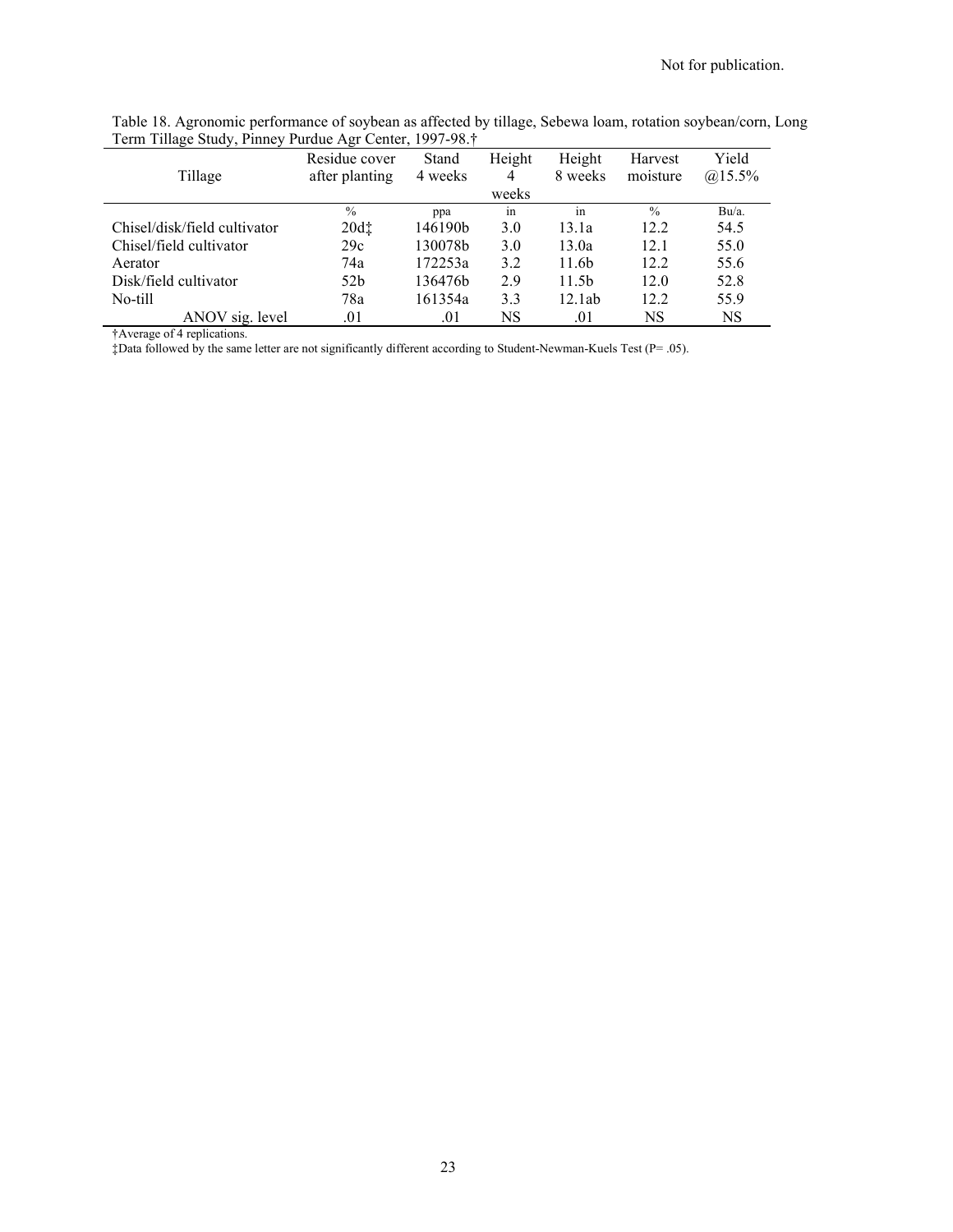# **DAVIS PURDUE AGRICULTURAL CENTER**

## *Variable Seeding Rate Study for Corn and Soybean*

Jaime Bultemeier, Bob Nielsen, Gary Steinhardt, and Terry D. West

This study was setup to investigate corn and soybean plant growth and grain yield relationships when varying seeding rates across soil types. It also presented the opportunity to learn use Global Position Satellite (GPS) technology in a "hands on" fashion for Site Specific Farming (SSF). And did we ever learn!

Goals:

- Develop methods of mapping soils for on the go varying of seeding rate.
- Determine ideal sample size for crop and soil data.
- Develop methods of changing seeding rate on the go with planters.
- Learn to use GPS technology for mapping of crop development and problem areas.
- Document corn and soybean response to varying seeding rates.
- Document accuracy of yield data collection methods.
- ??

Some high lights and low lights:

- Soil mapping: When mapped by visual observation and flagged by walking, 20 acres is a lot of ground!
- When using GPS backpack equipment, take extra batteries. Batteries will fail half way through data collection.
- Manual switching of populations when planting would be too tiring for full size fields. This function must by automated.
- ??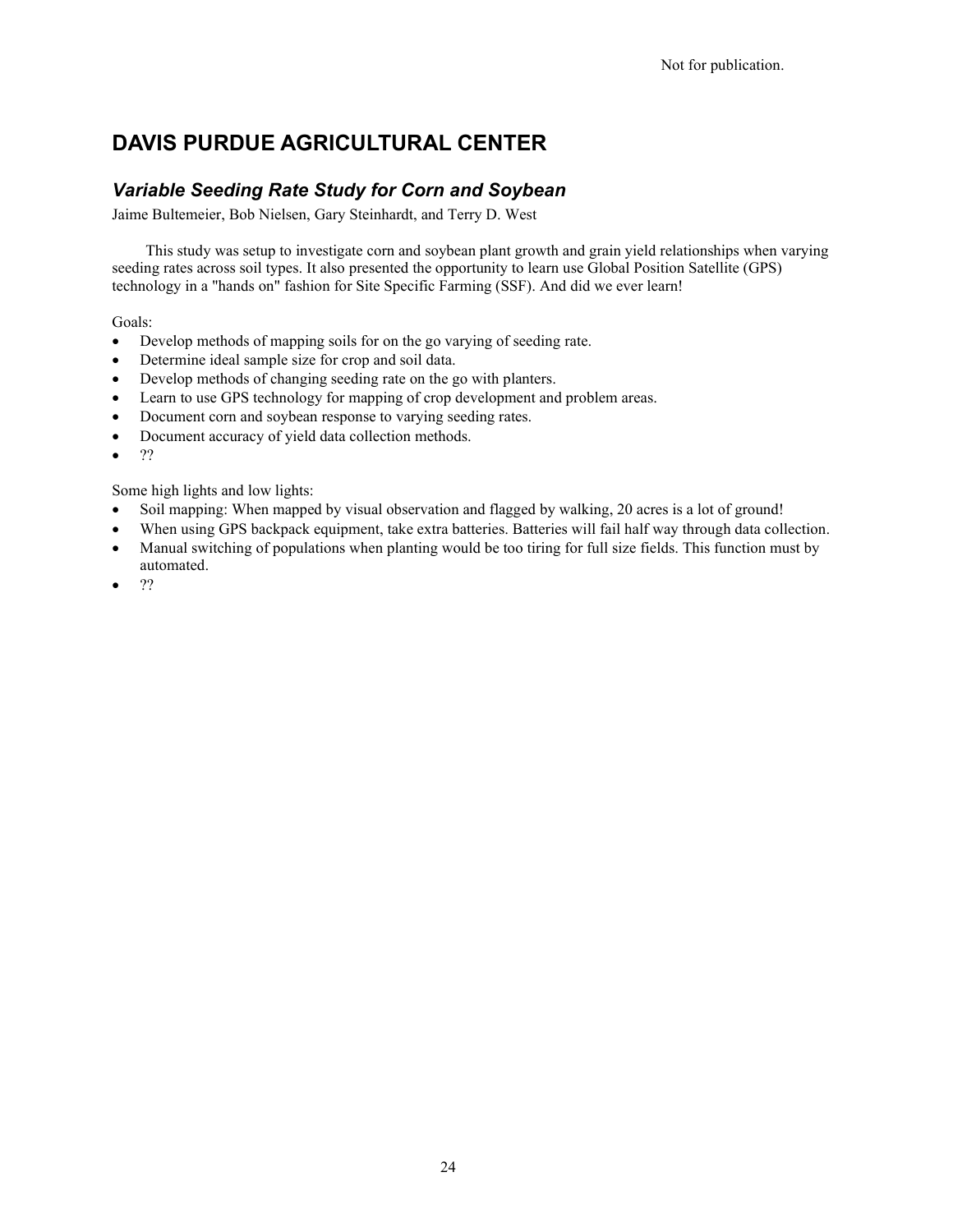٦

| <b>CULTURAL PRACTICES USED 1998</b><br>Variable Seeding Rate Study, Davis PAC |         |                                                   |         |                                      |  |  |  |  |  |
|-------------------------------------------------------------------------------|---------|---------------------------------------------------|---------|--------------------------------------|--|--|--|--|--|
| Item                                                                          |         | Corn                                              |         | Soybean                              |  |  |  |  |  |
|                                                                               | Date    | Application                                       | Date    | Application                          |  |  |  |  |  |
| Primary tillage                                                               | Fall/97 | Paratilled.                                       | Fall/97 | Paratilled.                          |  |  |  |  |  |
| Secondary tillage                                                             | 5/20    | Disk.                                             | 5/18    | Field cultivate.                     |  |  |  |  |  |
|                                                                               | 5/21    | Field cultivate.                                  | 5/21    | Field cultivate.                     |  |  |  |  |  |
| Hybrid/Variety planted                                                        | 5/21    | Beck's 5405, 110 day, and Beck's                  | 5/28    | Beck's 388A. with a White splitter   |  |  |  |  |  |
|                                                                               |         | 5909, 109 day, with a Case-IH 955                 |         | planter.                             |  |  |  |  |  |
|                                                                               |         | planter.                                          |         |                                      |  |  |  |  |  |
| Seeding rate                                                                  |         | 34000 and 24000 seeds/a. (variable                |         | 217,800 and 165,000 seeds/a          |  |  |  |  |  |
|                                                                               |         | rate controller), 36 pocket drum, 6               |         |                                      |  |  |  |  |  |
|                                                                               |         | mph, gear II-4 full throttle.                     |         |                                      |  |  |  |  |  |
| Row width                                                                     |         | 30 inches                                         |         | 15 inches                            |  |  |  |  |  |
| Starter fertilizer/planter                                                    |         | None                                              |         | None                                 |  |  |  |  |  |
| Insecticide/planter                                                           |         | Force 1.5G, 10 oz/1000 row feet,                  |         | None                                 |  |  |  |  |  |
|                                                                               |         | banded over row. (Insecticide setting             |         |                                      |  |  |  |  |  |
|                                                                               |         | $1-7)$                                            |         |                                      |  |  |  |  |  |
| Weed control                                                                  | 5/20    | Pre-emergence:                                    | 5/20    | Pre-emergence:                       |  |  |  |  |  |
|                                                                               |         | Atrazine 1.4 lbs./a.                              |         | Canopy 5 oz./a.                      |  |  |  |  |  |
|                                                                               | 6/25    | Post-emergence:                                   |         | Sulfate 1.7 lbs./a.                  |  |  |  |  |  |
|                                                                               |         | Basis Gold 14 oz./a.                              | 7/30    | Post-emergence                       |  |  |  |  |  |
|                                                                               |         | Crop oil 26 oz./a.                                |         | Fusion $10 \text{ oz}/a$ .           |  |  |  |  |  |
|                                                                               |         | Sulfate 2 lbs./a.                                 |         | Crop oil concentrate 25 oz./a.       |  |  |  |  |  |
| Nitrogen fertilizer                                                           | 6/29    | NH <sub>3</sub> $@$ 183 lbs./a. N in row middles, |         | None                                 |  |  |  |  |  |
|                                                                               |         | double-disk sealers.                              |         |                                      |  |  |  |  |  |
| Cultivation                                                                   |         | None                                              |         | None                                 |  |  |  |  |  |
| Harvest                                                                       | 10/21   | Center $6$ of $8$ rows, 1000 ft.                  | 10/27   | Center 15 ft. of 20 ft plot, 1000 ft |  |  |  |  |  |
| Primary tillage                                                               |         |                                                   |         |                                      |  |  |  |  |  |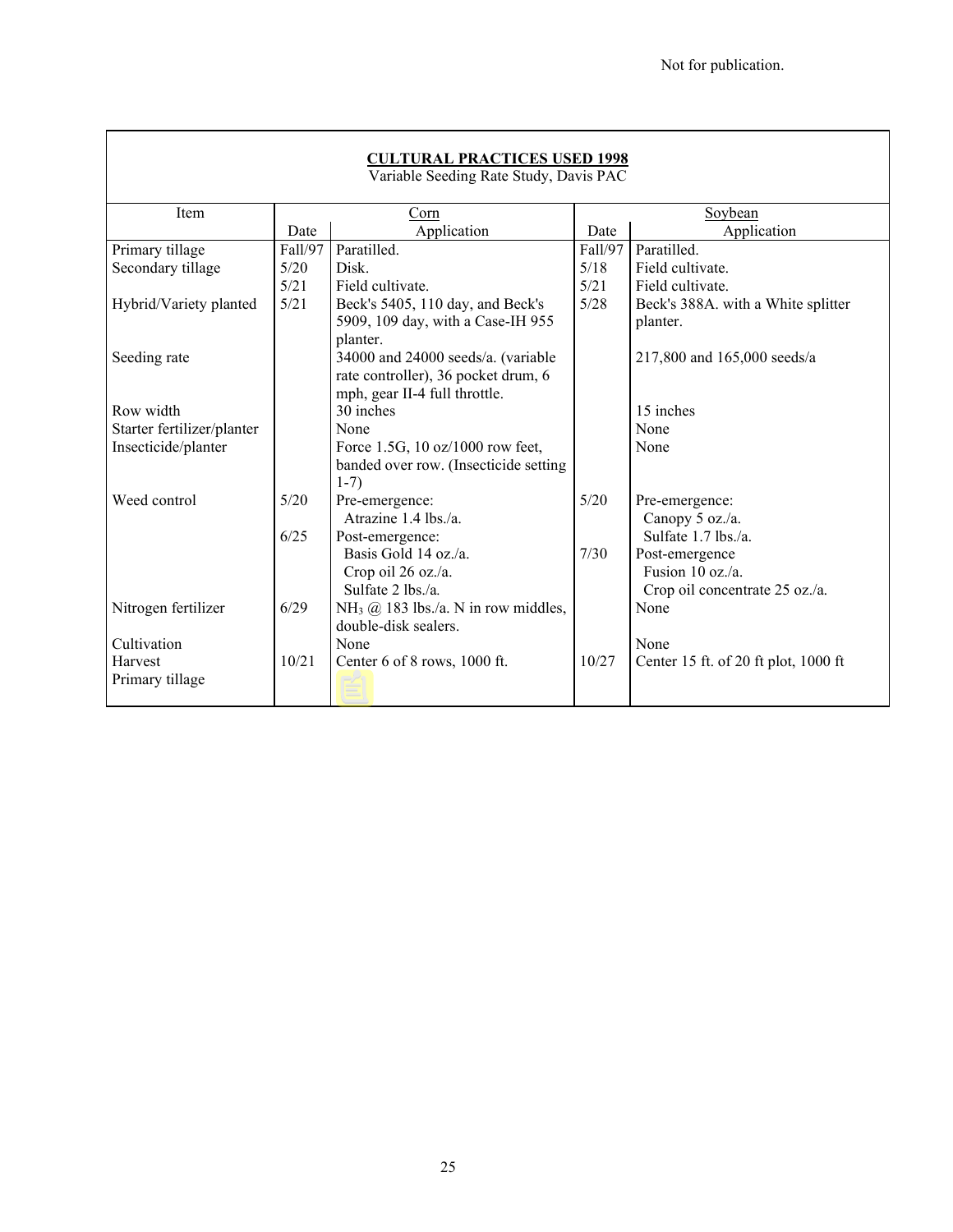#### **Stand, growth, and yield -- Corn.**

Stand counts at 4 weeks after planting verified that we did achieve planting population goals. There were no significant treatment differences for plant height at 4 and 8 weeks after planting. There were also no significant differences for grain moisture at harvest by either hand held moisture meter or yield monitor moisture data collection. Yields were significantly different only when data was collected with the weigh buggy

|                 |                        |         |         |         | Weigh Buggy |           | Yield Monitor |             |
|-----------------|------------------------|---------|---------|---------|-------------|-----------|---------------|-------------|
|                 |                        | Stand   | Height  | Height  | Harvest     | Yield     | Harvest       | Yield       |
| Ear type        | Population Treatment   | 4 weeks | 4 weeks | 8 weeks | moisture    | $@15.5\%$ | moisture      | $(a)$ 15.5% |
|                 |                        | ppa     | in      | in      | $\%$        | Bu/a.     | $\frac{0}{0}$ | Bu/a.       |
| Flex            | Low                    | 25167c‡ | 12.9    | 38.8    | 20.5        | 139.2ab   | 19.3          | 135.4       |
| Flex            | High                   | 34889a  | 12.2    | 40.3    | 20.7        | 138.8ab   | 18.5          | 137.0       |
| Flex            | Blount-low/Pewamo-high | 29111b  | 12.4    | 41.4    | 20.9        | 131.8b    | 19.0          | 129.6       |
| Flex            | Blount-high/Pewamo-low | 28056b  | 13.4    | 40.3    | 20.7        | 134.7ab   | 19.4          | 131.4       |
| Fixed           | Low                    | 25000c  | 13.1    | 40.6    | 20.7        | 137.0ab   | 18.9          | 135.6       |
| Fixed           | High                   | 34111a  | 13.6    | 41.2    | 21.0        | 138.5ab   | 18.8          | 137.0       |
| Fixed           | Blount-low/Pewamo-high | 28500b  | 13.3    | 41.6    | 20.3        | 140.5ab   | 19.4          | 134.9       |
| Fixed           | Blount-high/Pewamo-low | 30222b  | 12.6    | 41.9    | 20.1        | 146.8a    | 18.5          | 145.2       |
| ANOV sig. level |                        | .01     | NS      | NS      | NS          | .09       | NS            | NS.         |

Table 19. Agronomic performance of corn as affected by ear type, plant population and soil, Blount silt loam and Pawamo silty clay loam, Field M2, Davis Purdue Agricultural Center, 1998.†

†Average of 3 replications.

.

‡Within rotation, data followed by the same letter are not significantly different according to Student-Newman-Kuels Test (P = .05).

#### **Stand, growth, and yield -- Soybean.**

Stand counts at 4 weeks after planting verified that we did achieve a high and low seeding rate. All populations were lower than expected due to wheel track seedlings being drowned following heavy rains. There were no significant differences in plant height and yields.

| Table 20. Agronomic performance of soybean as affected by population and soil, Blount                |  |  |  |
|------------------------------------------------------------------------------------------------------|--|--|--|
| silt loam and Pawamo silty clay loam, Field M2, Davis Purdue Agricultural Center, 1998. <sup>†</sup> |  |  |  |

| 311 Ivani and I awaino 311ty Ciay Ivani, I ICRI 1912, Davis I aruuc Agricanafar Center, 1990. |                      |         |         |               |             |               |           |
|-----------------------------------------------------------------------------------------------|----------------------|---------|---------|---------------|-------------|---------------|-----------|
|                                                                                               |                      |         |         | Weigh Buggy   |             | Yield Monitor |           |
|                                                                                               | Stand                | Height  | Height  | Harvest       | Yield       | Harvest       | Yield     |
| <b>Population Treatment</b>                                                                   | 4 weeks              | 4 weeks | 8 weeks | moisture      | $(a)$ 15.5% | moisture      | $@15.5\%$ |
|                                                                                               | ppa                  | in      | in      | $\frac{0}{0}$ | Bu/a.       | $\frac{0}{0}$ | Bu/a.     |
| Low                                                                                           | 125066b <sup>+</sup> | 4.9     | 24.1    | 12.2          | 48.9        | 10.5          | 49.8      |
| High                                                                                          | 172304a              | 4.9     | 25.6    | 12.4          | 50.7        | 10.6          | 51.2      |
| Blount-low/Pewamo-high                                                                        | 157203a              | 5.0     | 24.4    | 12.4          | 50.7        | 10.6          | 50.9      |
| Blount-high/Pewamo-low                                                                        | 154880a              | 4.8     | 23.1    | 12.2          | 48.9        | 10.6          | 49.6      |
| ANOV sig. level                                                                               | .01                  | NS      | NS      | NS            | NS          | NS            | NS        |
| $+Avaro$ of $5$ replications                                                                  |                      |         |         |               |             |               |           |

Nerage of 5 replications.

 $\ddagger$ Within rotation, data followed by the same letter are not significantly different according to Student-Newman-Kuels Test (P = .05).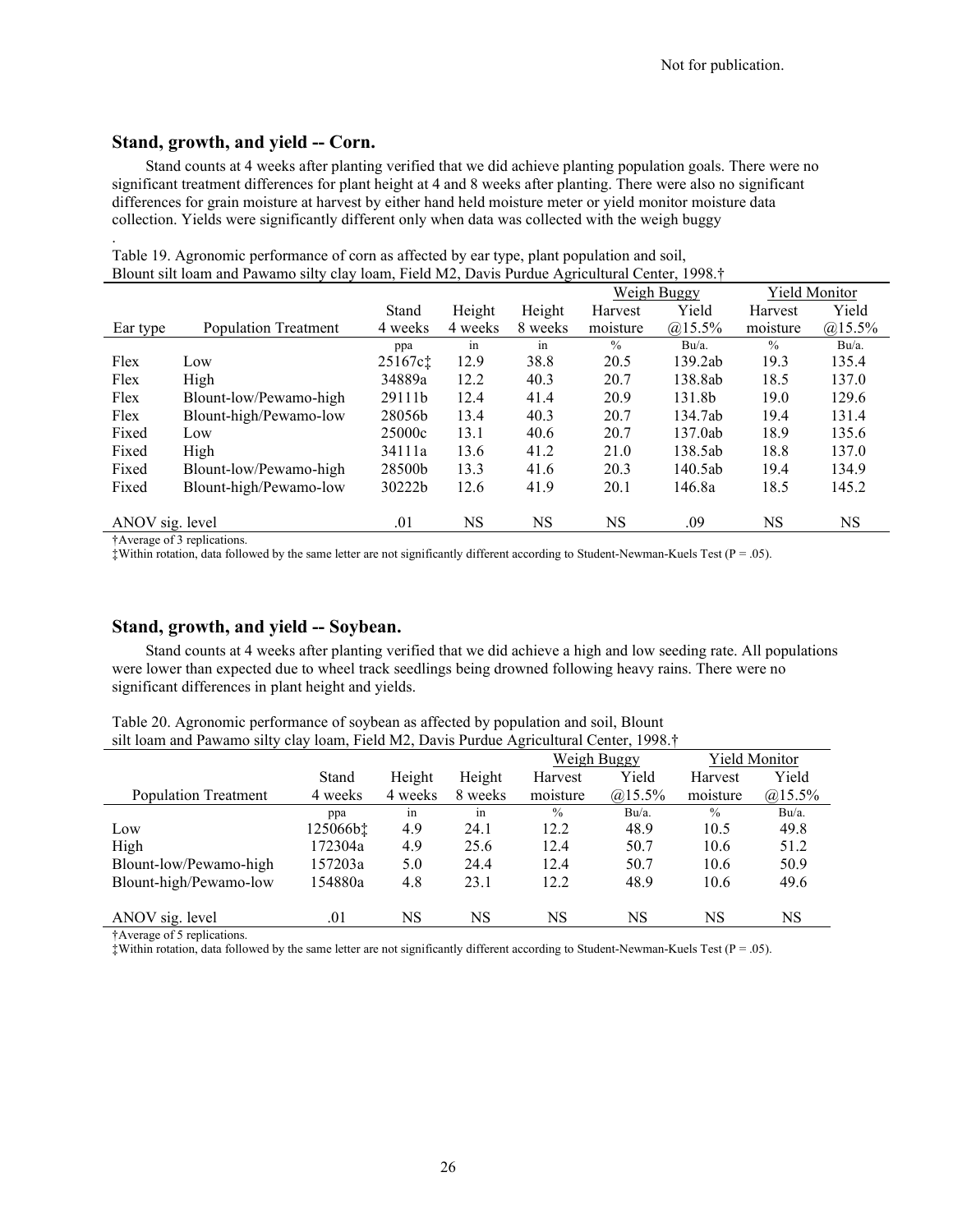# *Weigh Buggy vs. Yield Monitor Comparison*

Figures 12 and 13 show yield differences by data collection methods on a load by load basis. No explanation is given for these differences.